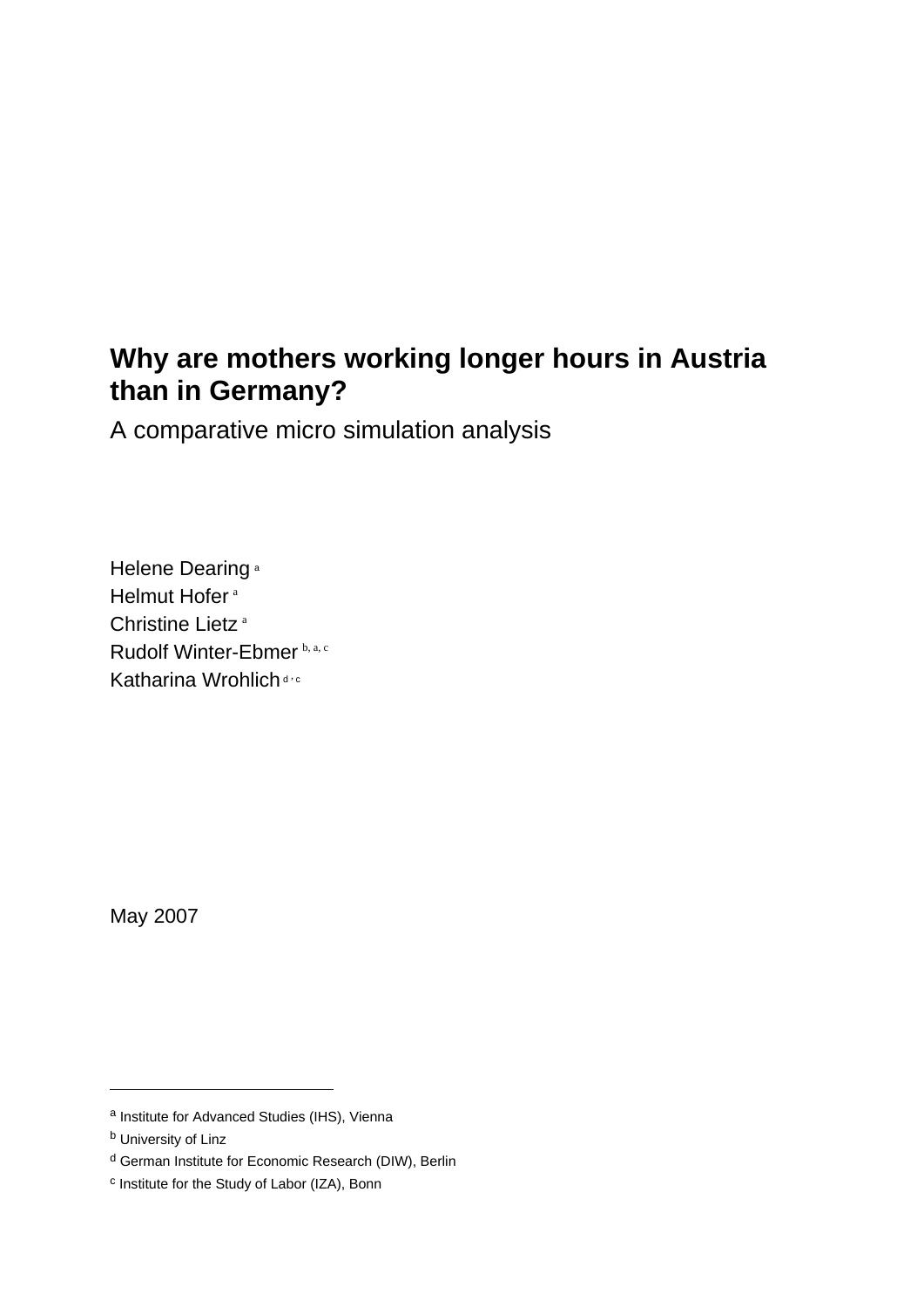**Abstract:** Labor force participation rates of mothers in Austria and Germany are similar, however full-time employment rates are much higher among Austrian mothers. In order to find out to what extent these differences can be attributed to differences in the tax transfersystem, we perform a comparative micro simulation exercise. After estimating structural labor supply models of both countries, we interchange two important institutional characteristics of the two countries, namely (i) the definition of the tax unit within the personal income tax and (ii) the parental leave benefit scheme. As our analysis shows, differences in mothers' employment patterns can partly be explained by the different tax systems: While Germany has a system of joint taxation with income splitting for married couples, Austria taxes everyone individually, which leads to lower marginal tax rates for secondary earners than the German system.

**Key-Words:** labor supply, micro simulation, family policy, income taxation, Austria, Germany

**JEL-Classification:** J22, H31, H24

#### **Correspondence to:**

Rudolf Winter-Ebmer Department of Economics University of Linz A-4040 Linz, Austria e-mail: rudolf.winterebmer@jku.at

**Acknowledgements:** Katharina Wrohlich would like to thank the Fritz-Thyssen Foundation for financial support of the project "Labor Market and Welfare Effects of Public Family Support". Furthermore, we thank the Austrian Central Bank for financial support by means of the "Jubiläumsfonds" (project 11421). We would like to thank Peter Haan and Viktor Steiner for helpful comments on an earlier draft and Nicole Scheremet for editorial assistance.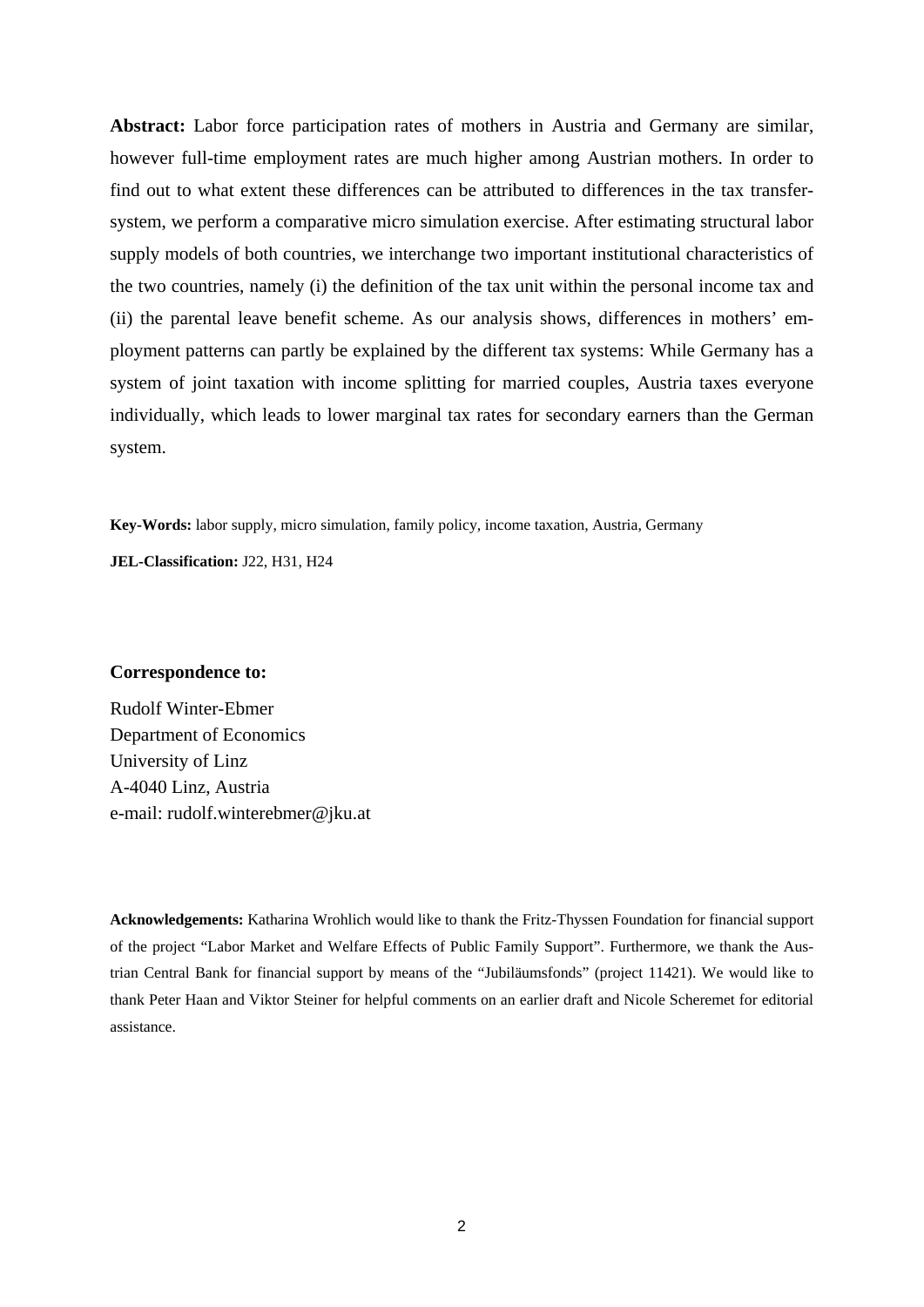## **1 Introduction**

There is considerable variation in the employment rates of mothers with young children across European countries. Traditionally, Scandinavian countries have relatively high employment rates of mothers, while in Southern European countries, but also Austria and Germany, employment rates of mothers are relatively low (see OECD, 2002). These differences have often been explained by different work incentives created by the tax-transfer system and the child care infrastructure. However, these institutional factors do not only influence the participation decision but also working hours. Countries with similar participation rates of mothers can have quite different average working hours of employed mothers. Comparing employment behavior of mothers with young children in Austria and Germany we see that the share of mothers with children above age two who work is relatively similar in both countries. However, once Austrian mothers start working, they are twice as often working full-time as compared to Germans. We try to explain these differences by specific features of the taxtransfer system in both countries.

Comparing Austria and Germany is an interesting case because the two countries share many common institutions and can both be assigned to the corporatist welfare state regime (Esping-Andersen, 1990). Furthermore, also the child care institutions are very similar as far as availability, costs and quality are concerned. However, there are two important differences influencing the work incentives for mothers with young children. First, income taxation differs with respect to the definition of the tax unit. While in Austria, all individuals, whether married or not, are taxed individually, Germany has a system of joint taxation with income splitting for married spouses. This feature of the tax system has a strong influence on marginal tax rates and thus creates very different work incentives for secondary earners. The second important difference in the tax-transfer systems is the design of the parental leave benefit scheme. This scheme is much more generous in Austria than in Germany, in terms of the amount of the benefit, the maximum duration period as well as the income thresholds.

To investigate to what extent differences in labor supply behavior can be traced back to these two features of the tax system we have to control for differences in preferences and other aspects of the tax-benefit system in these countries. We first show the structure of work incentives induced by the tax-transfer system for stylized family types. Then we pursue a comparative micro simulation exercise starting with the estimation of a behavioral model of maternal labor supply based on representative data-sets and detailed tax-transfer models for both countries. Thereafter we interchange the two distinctive features of the tax-transfer systems in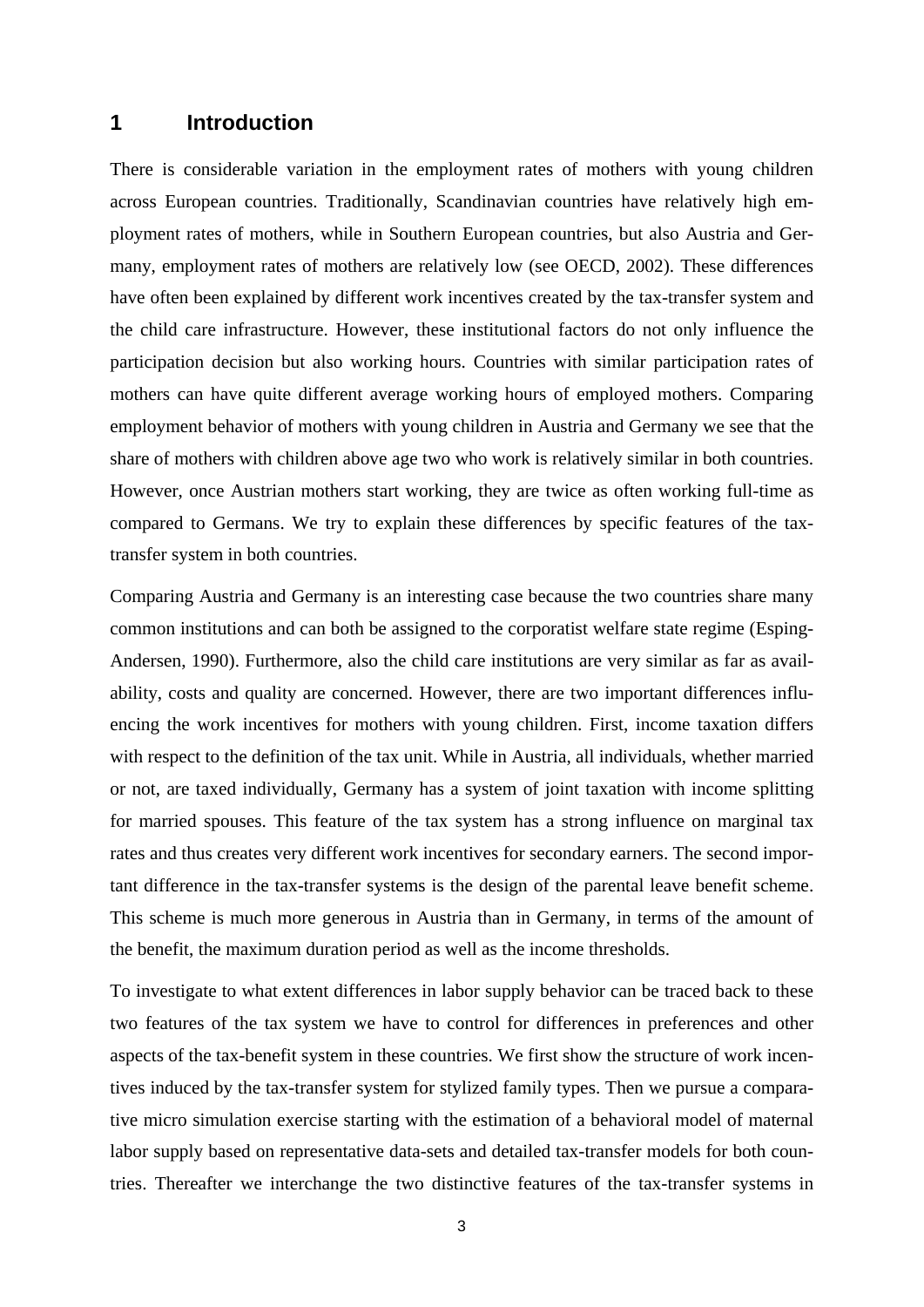Austria and Germany, namely the definition of the tax unit as well as the parental leave benefit. For Germany, we simulate the introduction of individual taxation as practiced in Austria. Separately, we simulate a switch to the Austrian parental leave scheme. Finally, we simulate both institutional characteristics at the same time to show the joint effect. The same exercise is done for implementing the German legislation in Austria.

Our results show that interchanging these two features of the tax-benefit scheme would in fact increase German mothers' participation rates and decrease participation in Austria. All in all, these two distinctive institutional characteristics explain part of the difference in full-time employment rates. The difference in part-time rates, however, would become even more pronounced if both countries would interchange the definition of the tax unit and the parental leave benefit. Part-time employment would rise in Germany and fall in Austria. This can be explained by lower costs of child care for part-time slots in Germany as well as strong preferences for part-time work of mothers with young children.

## **2 Differences and Similarities between Austria and Germany**

#### **2.1 Employment behavior of mothers**

Table 1 shows that the share of mothers with children up to 10 years who are not participating in the labor market is higher in Austria than in Germany. About 50 percent of mothers with children in this age group are not working in Austria, while this share amounts to 43 percent in Germany. We find the same pattern for mothers whose youngest child is below three years. In this group, the non-participation rate is 77 percent in Austria and 66 percent in Germany. The majority of participating mothers in Germany are engaged in part-time work. Among all mothers with children up to 10 years, the part-time employment rate in Germany amounts to 34 percent but only 22 percent in Austria. Even more striking are the differences in marginal employment ("geringfügige Beschäftigung"), which are almost three times as high in Germany (10.4 percent) as in Austria (3.7 percent). In Austria, full-time employment is much more prevalent: 24 percent of all mothers are working full-time compared to 13 percent in Germany. This difference is even more pronounced if we look at the group of mothers whose youngest child is 3 to 10 years old: In this group, the share of full-time working mothers in Austria is 32 percent and only 15 percent in Germany.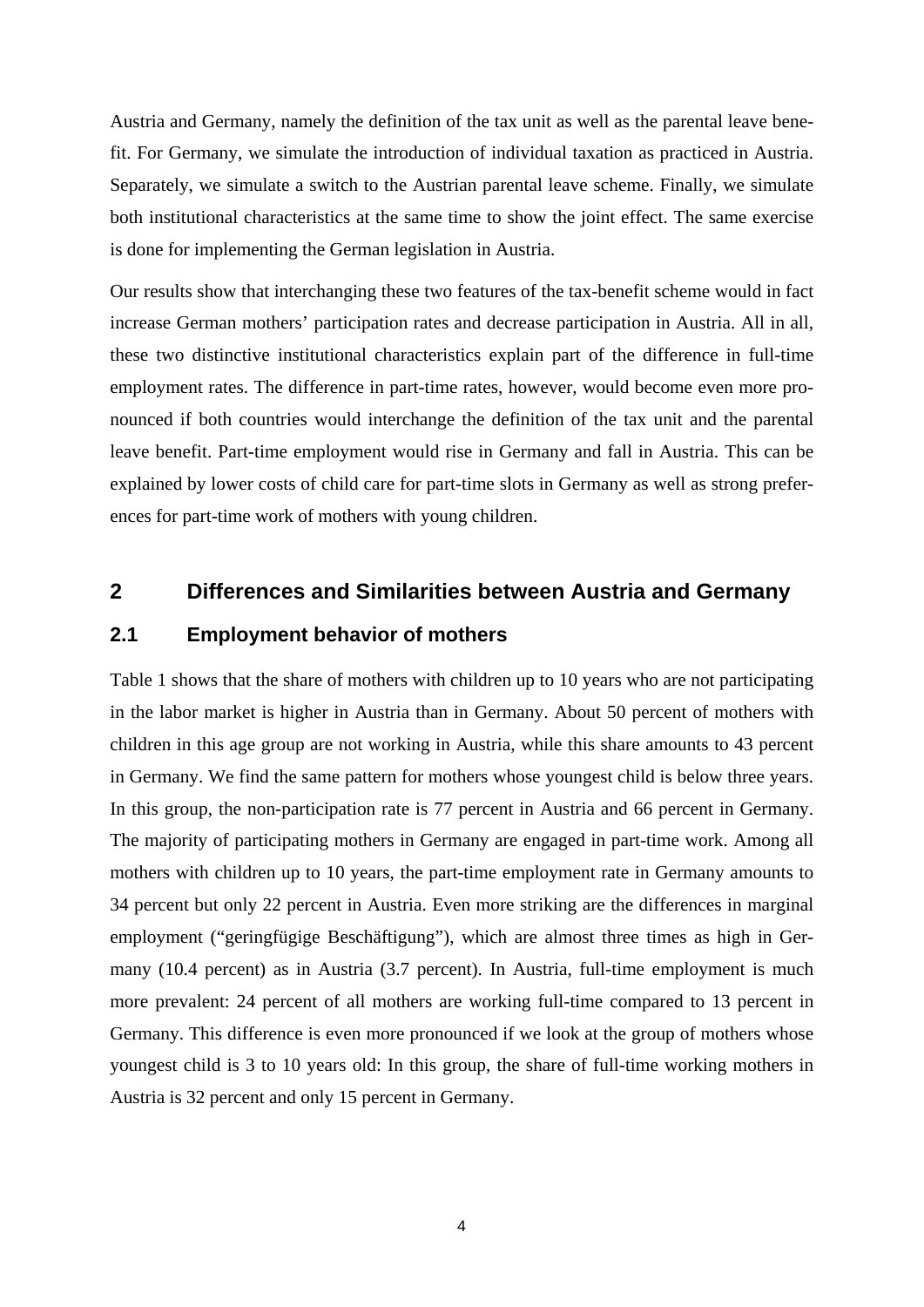|                     | Mothers with youngest<br>child aged 0-2 |         | Mothers with youngest<br>child aged 3-10 |         | All Mothers |         |
|---------------------|-----------------------------------------|---------|------------------------------------------|---------|-------------|---------|
|                     | Austria                                 | Germany | Austria                                  | Germany | Austria     | Germany |
| Not working         | 77.2%                                   | 66.1%   | 33.8%                                    | 33.3%   | 50.0%       | 43.1%   |
| Marginally employed | 2.5%                                    | 8.7%    | 4.3%                                     | 11.2%   | 3.7%        | 10.4%   |
| Part-time working   | 9.2%                                    | 17.2%   | 29.6%                                    | 40.8%   | 22.0%       | 33.7%   |
| Full-time working   | 11.1%                                   | 8.1%    | 32.3%                                    | 14.8%   | 24.3%       | 12.8%   |

**Table 1: Employment patterns of mothers with young children in Austria and Germany** 

Sources: Austrian version of SILC 2004; SOEP 2004

Note that the aggregate numbers for Germany hide the prevailing strong differences in employment patterns between East and West Germany.1 A more detailed description of employment patterns, including separate shares for single mothers and mothers living in couples, can be found in the Appendix.

#### **2.2 Institutions2**

<u>.</u>

#### **A. Income Taxation**

As far as income taxation is concerned, the most important difference between Austria and Germany is the fact that married spouses can file jointly and apply full income splitting in Germany, while in Austria all persons are taxed individually. Under the German system of joint taxation with income splitting ("Ehegattensplitting") the income tax of a married couple is calculated by applying the tax function to half of the sum of the spouses' incomes. This amount is hen doubled to determine the tax amount of the couple. This procedure guarantees that married couples – given a certain level of household income – will always be charged the same amount of income tax, no matter how income is distributed between husband and wife. Thus, the German system implies a "splitting advantage", defined as the difference between the tax amount that a married couple pays under income splitting and the amount the same couple would pay in case of separate filing – or in case of individual taxation such as practiced in Austria. The amount of the "splitting advantage" depends on the income distribution between husband and wife and on the absolute level of household income.<sup>3</sup>

<sup>1</sup> Full-time employment rates of mothers whose youngest child is 3 to 10 years old amount to 35 percent in East and 12 percent in West Germany. See Geisler and Kreyenfeld (2005) for a detailed overview of mothers' employment behavior in East and West Germany for the time period of 1991 to 2002.

 $<sup>2</sup>$  Since we use data from 2003 for the empirical analysis, we describe the institutional characteristics of both</sup> countries for the same year.

<sup>3</sup> See Steiner and Wrohlich (2004) for more details on the "splitting advantage" in Germany.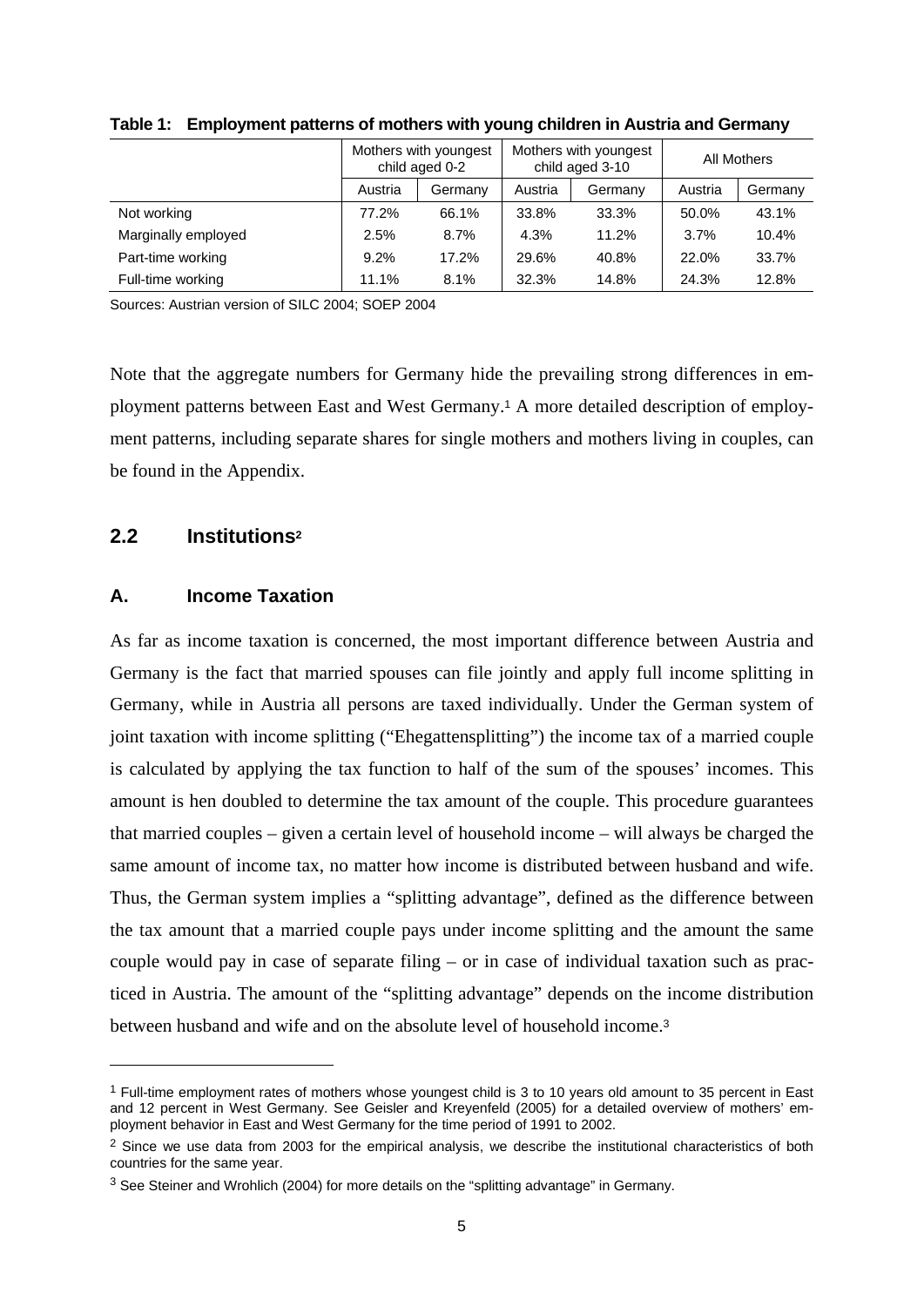#### **B. Family Allowance**

The most important cash transfer for families with dependent children is very similar in Germany and Austria as far as the amount of the benefit as well as the entitlement regulation is concerned. In Austria, the family allowance ("Familienbeihilfe") is a universal benefit amounting to between 1,260 and 2,100 Euro annually per child, depending on the age and rank order of the child. This benefit is supplemented by a refundable tax credit ("Kinderabsetzbetrag") that amounts to 610.8 Euro annually per child. The German family allowance ("Kindergeld") amounts to 1,848 Euro per year independent of the age of the child. From the fourth child onwards, this child benefit rises to 2,148 Euro per year. In contrast to Austria, that grants a fully refundable child tax credit in addition to the family allowances, Germany applies a higher-yield test between the family allowance and the tax relief that results from a child tax allowance amounting to 2,904 Euro per year. Although at first sight, this seems to be an important difference towards the Austrian system, in fact, the child tax allowance leads only to higher income gains than the family allowance for taxable incomes above 63,000 Euro per year, which corresponds more or less to the  $85<sup>th</sup>$  percentile of the distribution of taxable incomes (Steiner and Wrohlich, 2006).

#### **C. Parental Leave Benefit**

Parental leave benefit schemes differ quite substantially between Germany and Austria concerning the amount, the duration period as well as the income thresholds up to which the benefit is granted. In Austria, parents can draw the parental leave benefit until the youngest child has reached the age of 30 months. If the benefit is drawn by both parents, the duration period is extended until the child is three years old. The benefit amounts to 5,303 Euro per year for the youngest child. In the case of multiple births, a supplement of 50 percent for every additional child is granted until the birth of a further child. The parental leave benefit is only granted if gross annual income of the parent who is receiving the benefit does not exceed 14,600 Euro per year. Parents with very low income may apply for a supplementary payment, which is granted as a loan.

In Germany, the maximum duration period of the parental leave benefit is 24 months after the birth of the youngest child. The annual benefit is only 70 percent of the Austrian benefit and amounts to 3,684 Euro. In contrast to Austria, where the benefit is only tested against the income of the parent who receives the transfer, the parental leave benefit in Germany is means-tested on the household level with two different income thresholds. In the first six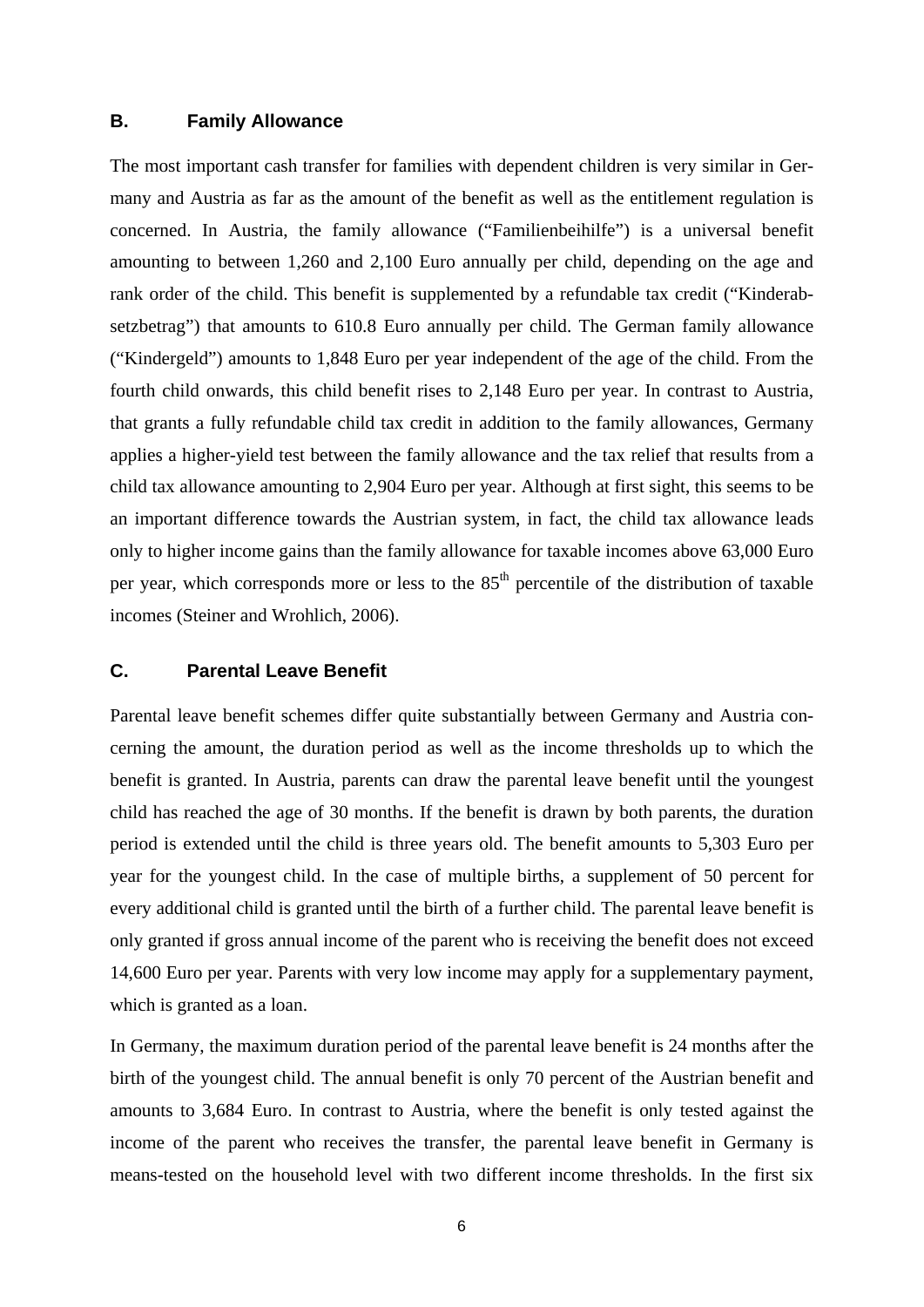months after the child's birth, the income thresholds up to which the benefit is paid are more generous (net household income must not exceed 51,130 Euro per year) than for the next 18 months (below 16,470 Euro per year). If income exceeds the threshold in the first six months, no benefit is granted at all. In the following 18 months, the parental leave benefit is withdrawn at a rate of 62.4 percent. The parental leave benefit is only granted if one of the parents is working less than 30 hours a week.<sup>4</sup>

#### **D. Child Care Institutions**

<u>.</u>

Austria and Germany furthermore have a very similar child care "market" that is characterized by subsidized child care facilities of homogenous quality at relatively low parents' fees, however only limited accessibility.<sup>5</sup> Table 2 shows availability of child care slots as well as average fees of child care facilities in Austria and Germany.<sup>6</sup>

In the previous literature on mothers' labor supply (see, among others, Merkle (1994) for Germany and Mahringer (2005) for Austria), child care costs have often been measured as average parents' fees to center-based child care. However, given the low availability of formal child care slots in both countries, in particular for children under three years, it cannot be assumed that child care costs equal the average parents' fees charged by formal child care centers.7 An adequate measure of child care costs in both countries has to take into account that child care is possibly rationed. We will do so by assuming that child care costs can be modeled as a weighted average of the fees for a subsidized slot and the private costs of child care, yielding a measure of "expected costs of child care". We present a detailed description of the calculation of these costs in Appendix 2. Table 3 summarizes the expected costs for part-time and full-time child care in both countries by different age groups. For children under three years as well as for children aged seven to ten years, child care costs are very similar in both countries. For children aged three to six, costs are lower in Germany, which is due to the fact that availability of subsidized child care is relatively high for children in this age group since a legal claim for a part-time slot has been introduced in 1996.

<sup>4</sup> Note that Germany introduced a new parental leave benefit ("Elterngeld") in 2007. This new benefit replaces the "Erziehungsgeld" and amounts to 67% of net earnings prior birth for the stay-at-home parent for the maximum duration of 1 year. If both parents share parental leave, the maximum duration can be extended by 2 more months.

<sup>5</sup> See Dörfler (2007) for a detailed comparison of child care institutions in Austria and Germany.

 $6$  Note that the Austrian figures refer to values from the city of Vienna only, whereas the numbers for Germany refer to the national average. As a consequence the parents' fees for Austria as shown in Table 2 are considerably higher than those for Germany. See Appendix 2 for a more detailed discussion.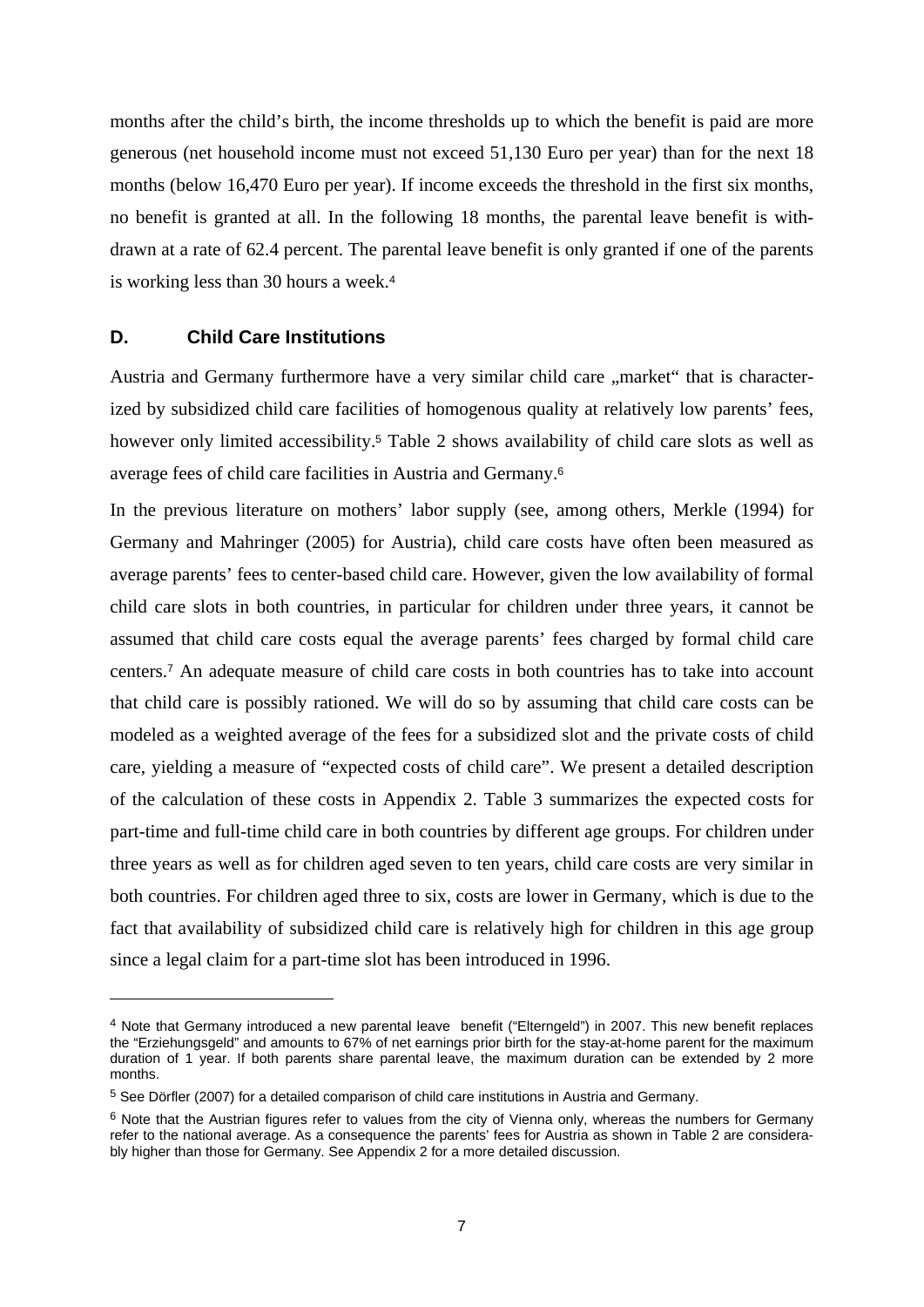|                                                          | Children aged 0-2 |         | Children aged 3-6 <sup>8</sup> |         | Children aged 7-10 |         |
|----------------------------------------------------------|-------------------|---------|--------------------------------|---------|--------------------|---------|
|                                                          | Austria           | Germany | Austria                        | Germany | Austria            | Germany |
| Number of part-time child<br>care slots per 100 children | 3.4               | 0.8     | 19.3                           | 57.1    | 26.9               | 8.9     |
| Number of full-time child<br>care slots per 100 children | 12.9              | 7.7     | 44.0                           | 32.7    |                    | --      |
| Average parents' fee for a<br>part-time slot, Euro/month | 118               | 62      | 118                            | 60      | 131                | 49      |
| Average parents' fee for a<br>full-time slot, Euro/month | 199               | 127     | 199                            | 96      |                    |         |

**Table 2: Costs and availability of formal child care in Austria and Germany** 

Sources: Statistik Austria, Kindertagesheimstatistik 2003/04; Stadt Wien, MA 11A; Statistisches Bundesamt 2004; SOEP 2002.

Note that data on availability of child care slots in Germany are available only every fourth year. Information on parents' fees in the SOEP is only available in 2002.

|                                                                        | Children aged 0-2 |         | Children aged 3-6 |         | Children aged 7-10 |         |
|------------------------------------------------------------------------|-------------------|---------|-------------------|---------|--------------------|---------|
|                                                                        | Austria           | Germany | Austria           | Germany | Austria            | Germany |
| Average expected child<br>care costs for part-time<br>care, Euro/month | 311               | 315     | 163               | 69      | 253                | 280     |
| Average expected child<br>care costs for full-time care,<br>Euro/month | 635               | 636     | 387               | 286     | $- -$              | --      |

**Table 3: "Expected costs of child care"** 

-

Sources: own calculations based on Statistik Austria, Kindertagesheimstatistik 2003/04; Stadt Wien, MA 11A; Statistisches Bundesamt 2004; SOEP 2002, 2004

We assume that if and how much child care is required for a child depends on the mothers' and fathers' working decisions and the age of the child. Thus, if at least one of the parents is not working, no external child care is necessary. If one parent is working part-time and the other full-time, children aged 0 to 6 years need part-time child care, whereas older children are assumed to be looked after in school. If both parents work full-time, children aged 0 to 6 need full-time care and children aged 7 to 10 need part-time care, since in Austria and Germany full-time care provided by schools is not common.

 $7$  See Dörfler (2004) and Wrohlich (2007a) for empirical evidence on excess demand for childcare in Austria and Germany, respectively.

<sup>&</sup>lt;sup>8</sup> The number of slots per 100 children aged 3-6 for Austria is somewhat underestimated due to the age classification we use. This age group contains 4 cohorts: 3-year-old, 4-year-old, 5-year-old and 6-year-old. However, usually children attend "Kindergarten" for three years only.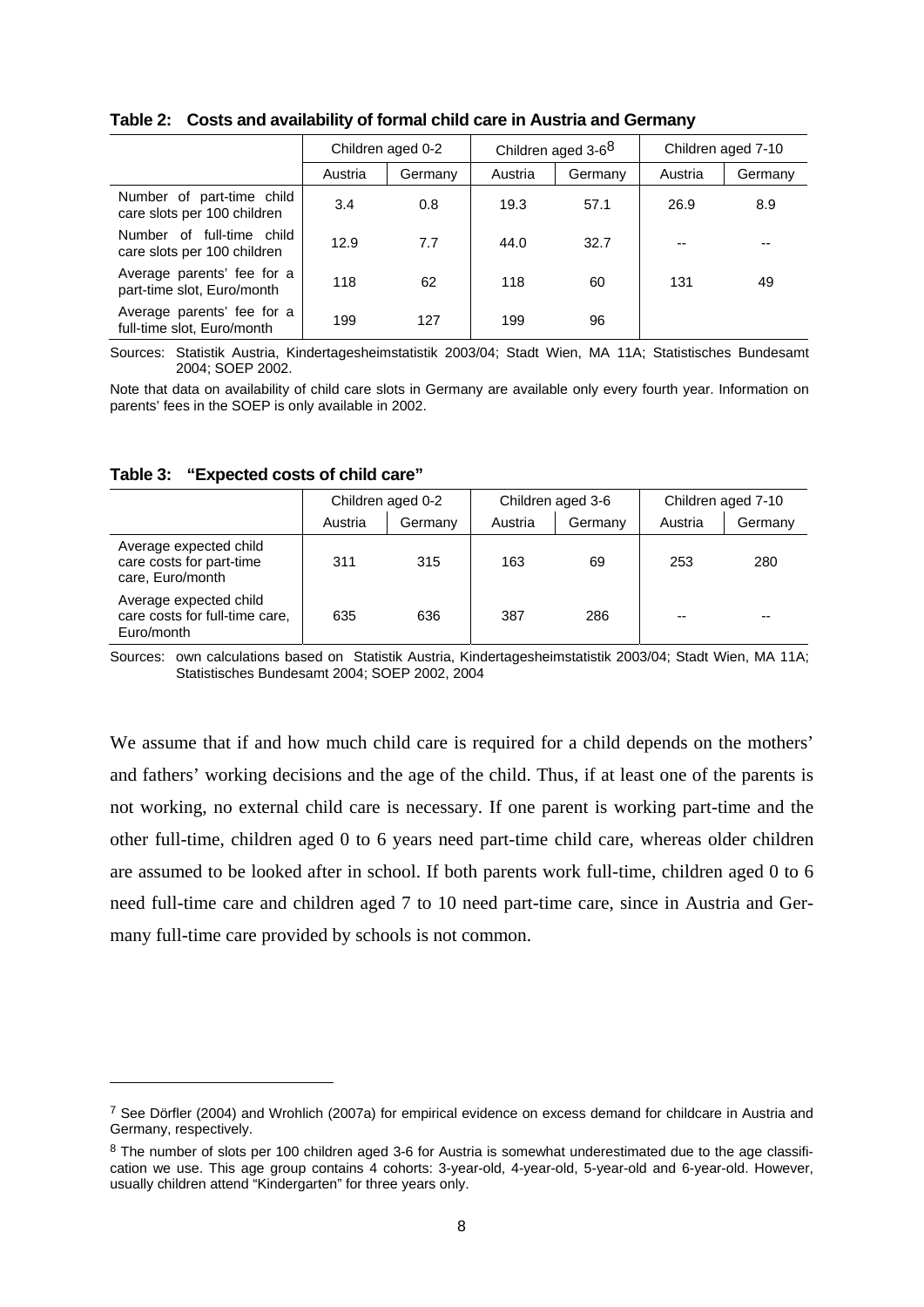## **2.3 Work Incentives in Austria and Germany**

The differences and similarities in the tax-transfer system, including the child care system, in Austria and Germany can best be summarized by comparing stylized budget constraints. The following figures show the relative change in net household income compared to income when the secondary earner, i.e. the mother, does not work at different levels of the mother's working hours. We show these stylized budget constraints for two household types: A married couple with one child aged 1 year and a married couple with two children aged 4 and 7 years. It is assumed that the husband is working full-time at the median hourly wage of the male wage distribution (15 Euro in Germany, 13 Euro in Austria) and the mother earns the median wage of the female wage distribution (12 Euro in Germany, 10 Euro in Austria).

Figure 1 and Figure 2 show the change in net household income ignoring costs of child care. The two tax-transfer systems generate several important differences. The income gain for both families is higher in Germany than in Austria for low levels of mothers' working hours: In the case of the couple with a 1-year old child, net household income at a weekly working time of 6 hours exceeds income at zero working hours by 15.6 percent in Germany but only 12.6 percent in Austria. Working above this threshold, however, becomes very unattractive in Germany, in particular for the family with the 1-year old child. At 7 working hours, the mothers' earnings exceed the minimum income limit for marginal employment ("Geringfügigkeitsgrenze") and are thus due to social security contributions and income taxation. Moreover, the family looses eligibility of the parental leave benefit because household income exceeds the maximum income threshold. It is only from 17 hours onwards that the relative gain in net household income is higher than at 6 working hours. In Austria, the kink above 7 hours is negligibly small due to the fact that the minimum income limit for marginal employment in Austria only affects social security contributions, but not income taxation. Since each spouse is taxed individually in Austria, the increase in income by working hours of the mother is much steeper than in the German case. However, there is a large drop in the income gain at 29 hours due to the withdrawal of the parental leave benefit. Thus, full-time work for mothers with children in this age group is relatively unattractive as compared to part-time work.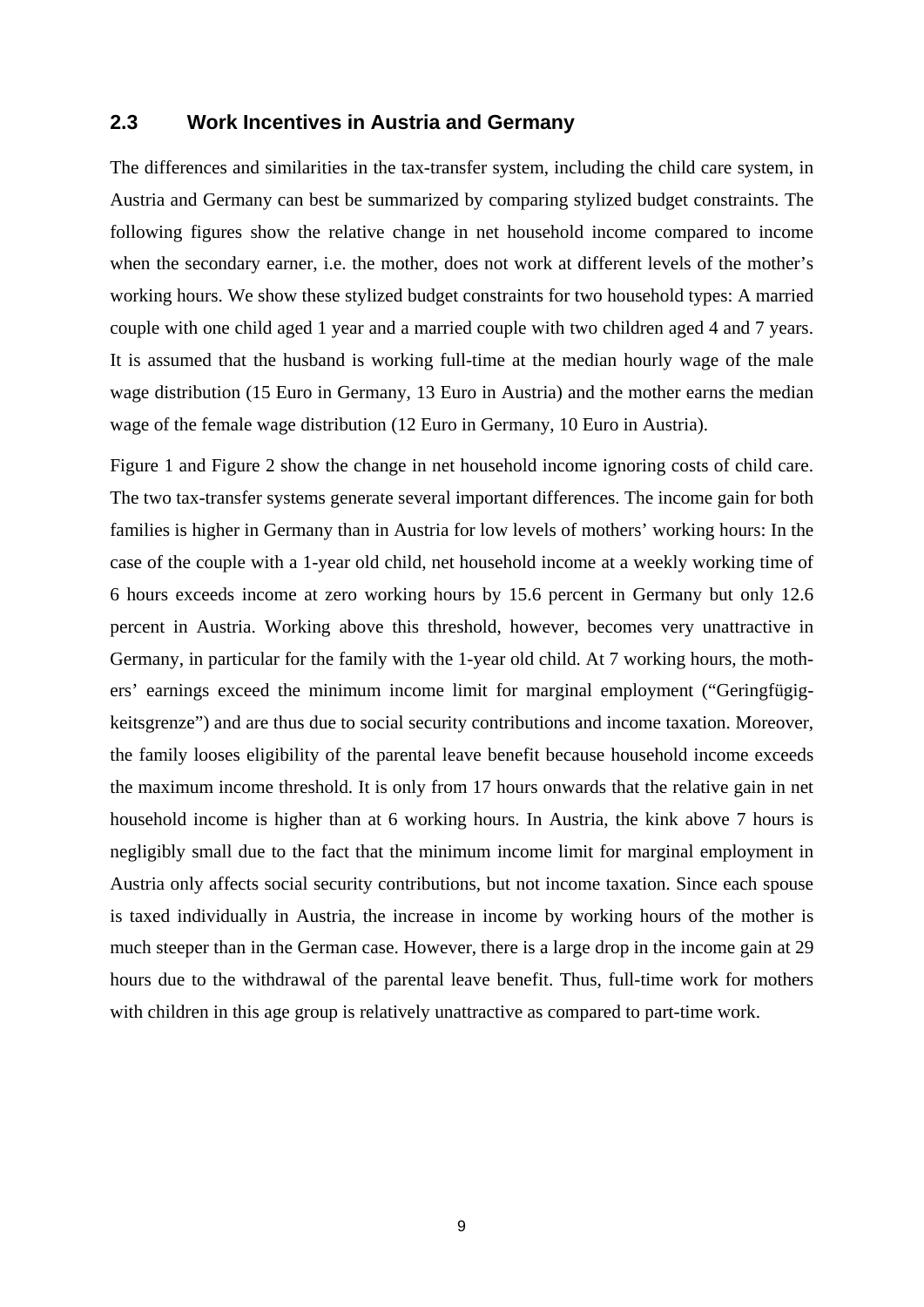The budget line of a family with two children aged 4 and 7 years shows less kinks in both countries, since this household is not eligible to parental leave benefit any more. Comparing the budget lines for this family under the two country-specific regimes reveals the "pure" difference due to the tax system. Since low earnings are exempt from social security contributions and income taxation in Germany, the relative income gain at 6 hours of weekly work is slightly higher in Germany (15.5 percent) than in Austria (14.6 percent). From that threshold onwards, however, employment pays off much more in Austria than in Germany. For example, part-time employment (20 hours) increases income by 39 percent in Austria but only 26.3 percent in Germany as compared to the single-earner case. If the mother is working full-time net household income increases by 67.5 percent in Austria but only 50 percent in Germany.

#### **Figure 1: Relative change in household income as compared to non-participation of the mother; couple with one child (1 year old); without taking into account childcare costs**



Sources: ITABENA based on Austrian version of SILC 2004; STSM based on SOEP 2004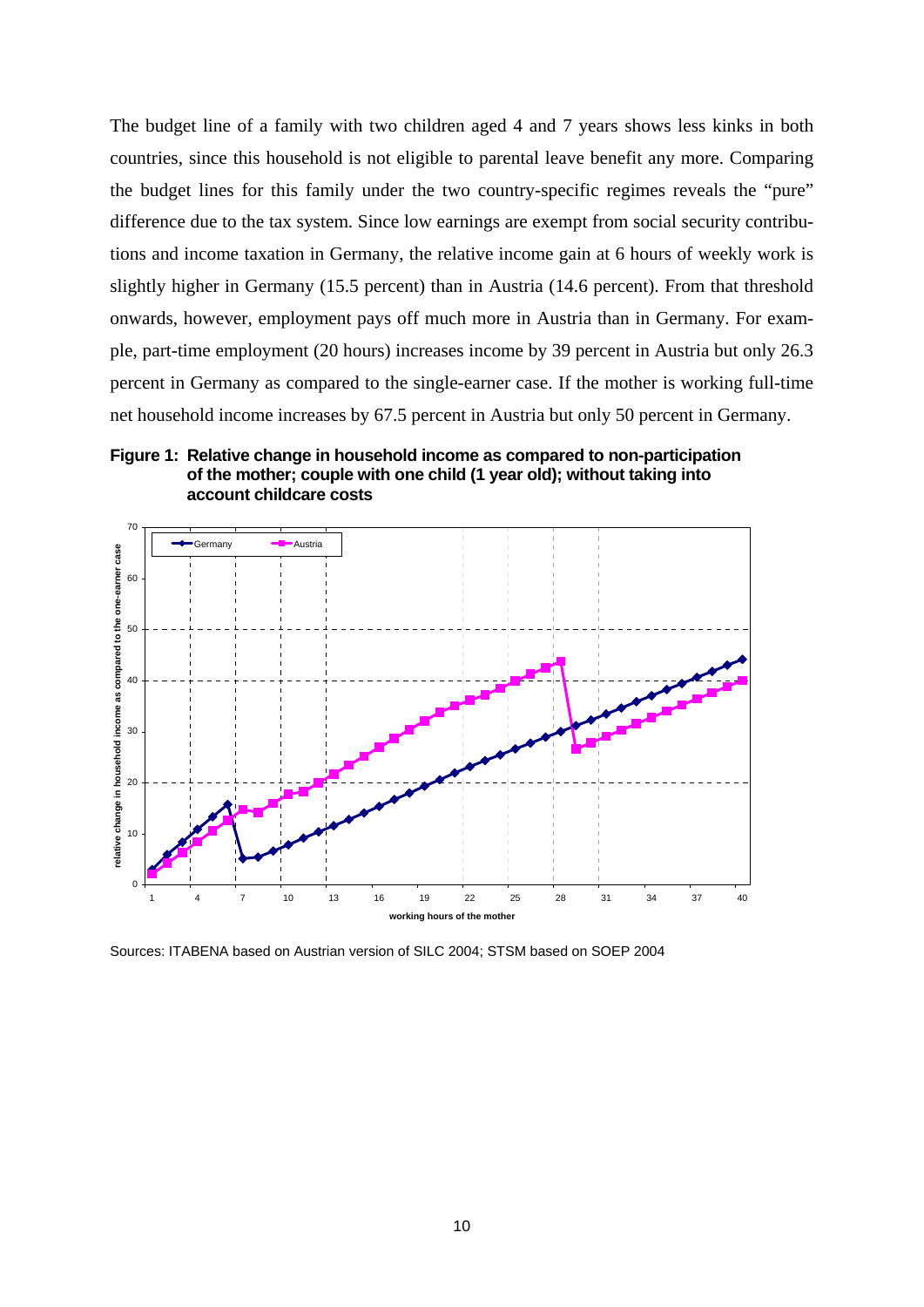



Sources: ITABENA based on Austrian version of SILC 2004; STSM based on SOEP 2004

Figure 3 and Figure 4 show the relative change in household income for the same example households. However in contrast to Figure 1 and Figure 2, child care costs are deducted according to age and number of children. We assume that if the mother is working 1-20 hours per week, part-time care has to be purchased for all children up to 6 years. If the mother is working more than 20 hours, full-time care has to be purchased for children in this age group as well as part-time care for children aged 7-10. If the mother is not working, we assume that the household does not have to pay for child care.

Deducting child care costs in the way described above results in losses of household income as mothers start to work, because child care costs are high, in particular for families with children under three years. German mothers with a child in this age group can increase household income only by 0.4 percent if they work 6 hours per week. In Austria, household income is even 0.3 percent lower than in the single-earner (and no child care) case. Above the threshold of 6 hours of weekly work, we find the same pattern that has already been illustrated in Figure 1 and Figure 2: The increase in household income is much steeper in Austria than in Germany. Part-time employment at 20 hours of weekly work increases household income by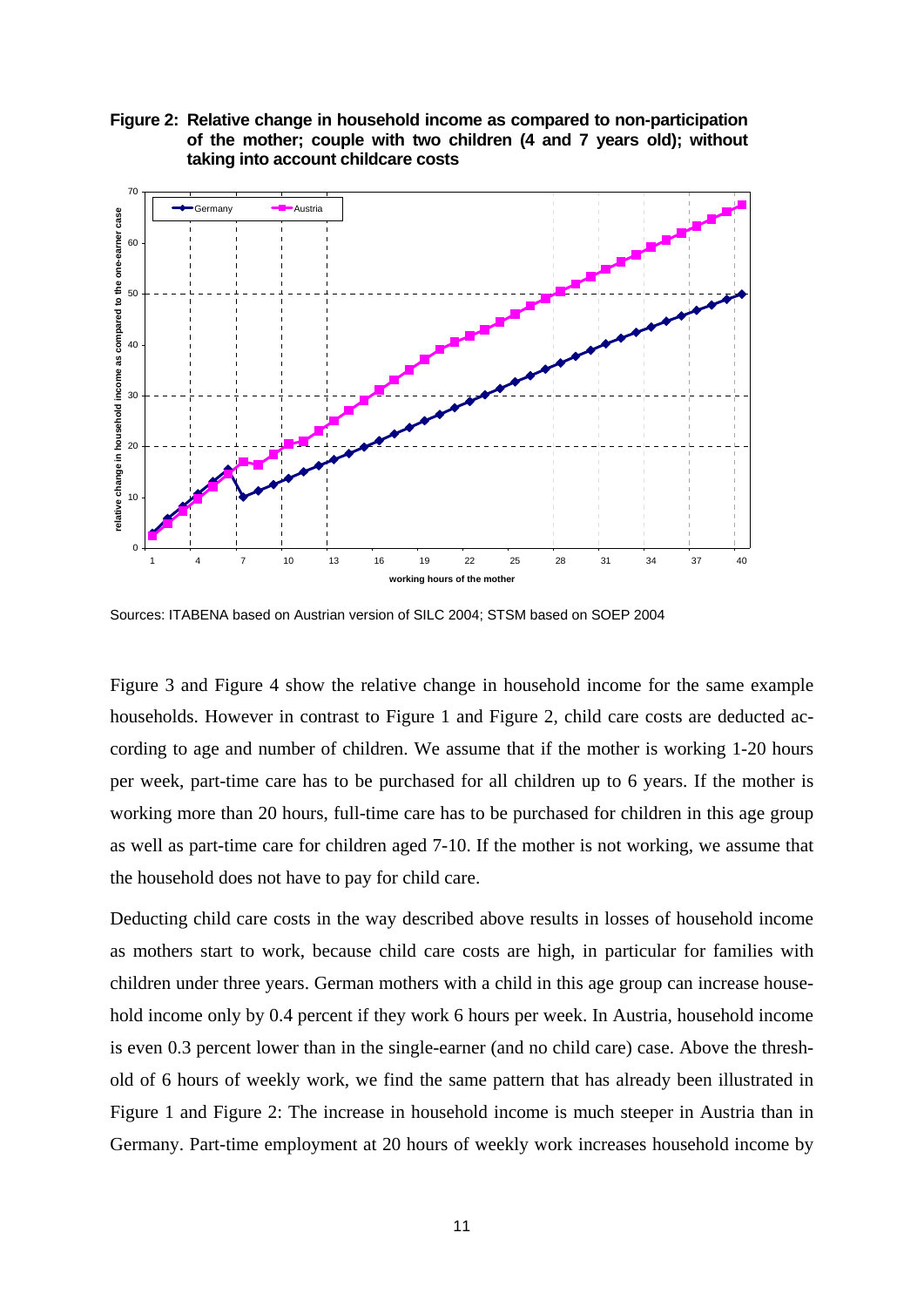21 percent in Austria but only by 5 percent in Germany. Full-time work is relatively unattractive in both countries, increasing net income only by 14 percent.

The example of a married couple with two children aged 4 and 7 years illustrates very clearly the different incentive structures in both countries. 6 hours of weekly work lead to higher income gains in Germany (12.3 percent) than in Austria (6.7 percent). Full-time work, on the other hand, adds only little less to household income in Germany – 22.7 percent as compared to a single-earner family – whereas in Austria, income increases by 36.7 percent.





Sources: ITABENA based on Austrian version of SILC 2004; STSM based on SOEP 2004

We can sum up the findings of the preceding graphical illustration as follows: For married mothers with children under 2 years, marginal employment (at six hours of work) is slightly more attractive in Germany than in Austria. Part-time work at about 20 hours is more attractive in Austria than in Germany, however full-time employment is not attractive for Austrian mothers and hardly attractive for German mothers when compared to part-time work. For married mothers with children aged three years to ten years, we also find that marginal employment is more attractive in Germany than in Austria, whereas full-time employment is far more attractive in Austria than in Germany.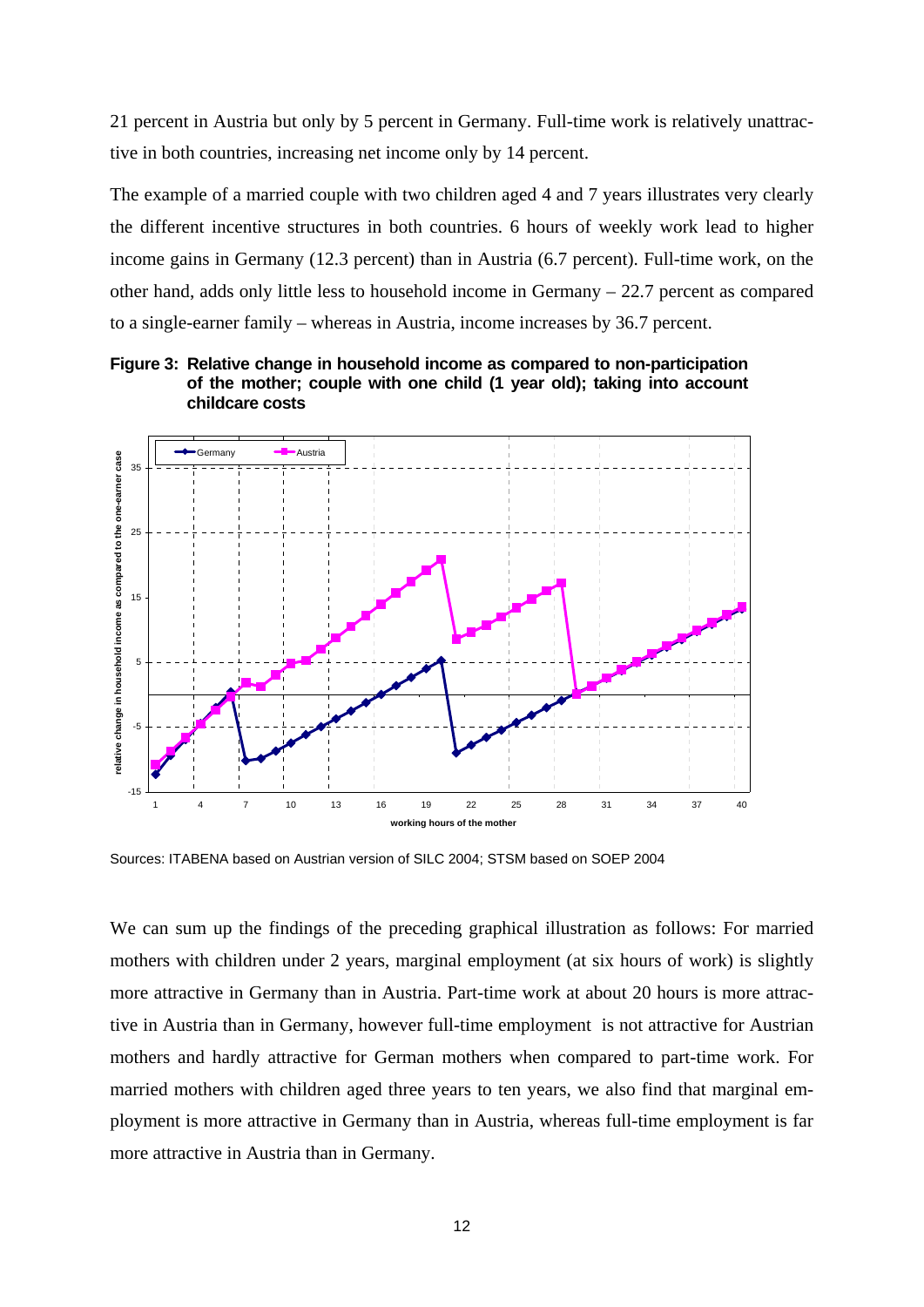

**Figure 4: Relative change in household income as compared to non-participation of the mother, couple with two children (4 and 7 years old); taking into account childcare costs** 

Sources: ITABENA based on Austrian version of SILC 2004; STSM based on SOEP 2004

Obviously, the differences in employment patterns of mothers with young children in Austria and Germany reflect the institutional characteristics of the two tax-transfer systems. The participation rate of mothers with very young children is higher in Germany than in Austria, which is to a large extent driven by the high rate of part-time and marginal employment. Mothers with children above two years have a very similar participation rate, however, The full-time rate of mothers in Austria is almost twice as high as the rate in Germany. Yet, employment patterns are not only affected by institutional settings but also by the empirical distribution of wages as well as preferences. In the following empirical analysis we apply structural models for Austria and Germany to take these labor market characteristics into account.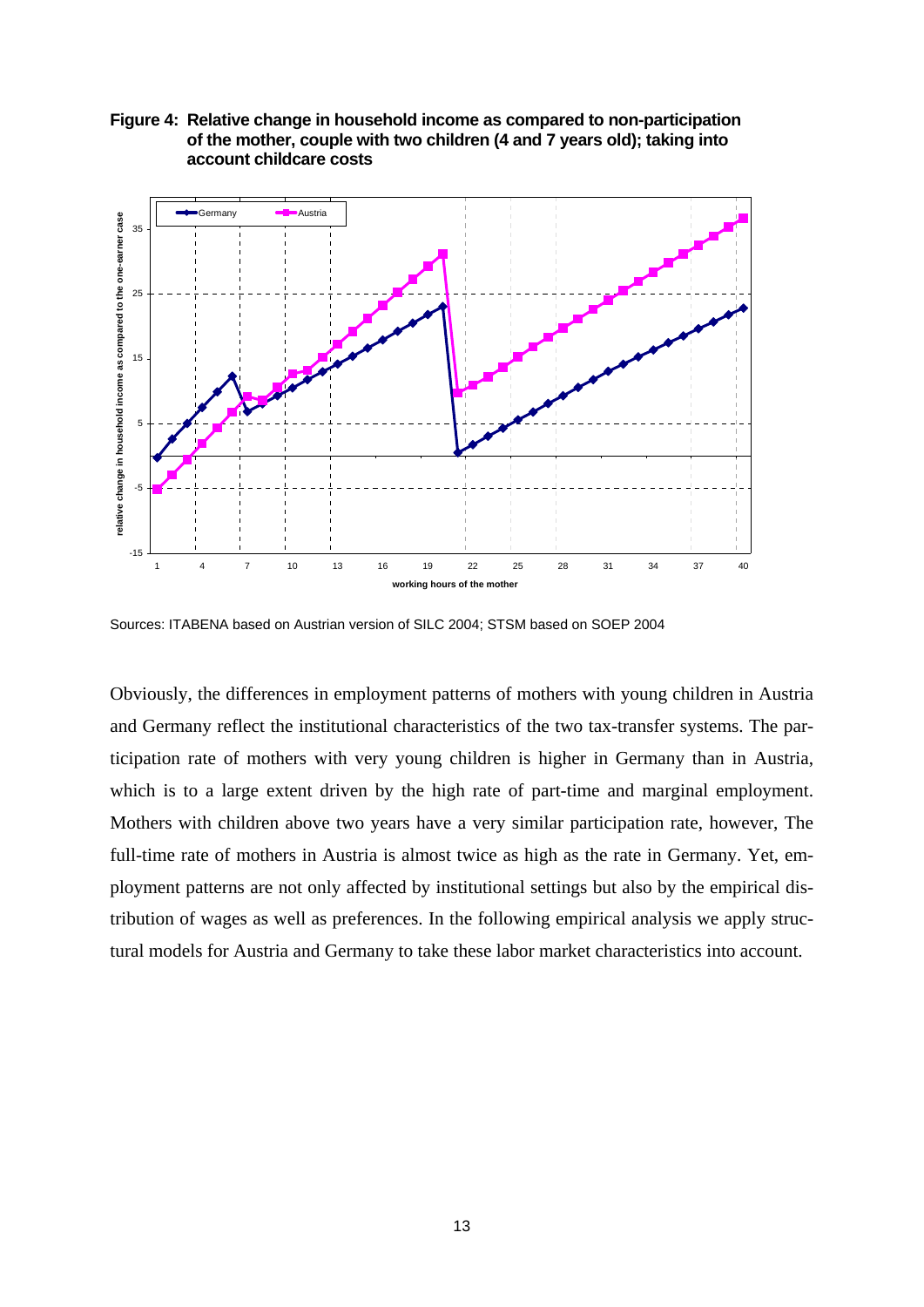## **3 Empirical Methodology and Data**

We estimate two labor supply models, each embedded in a detailed tax-benefit model of the Austrian and German legislation, respectively, in order to find out to what extent the differences in employment patterns of mothers with young children can be attributed to the different tax systems and benefits. We will proceed as follows: First, structural parameters of a labor supply model are estimated separately for Germany and Austria on representative micro data sets for each country. We model labor supply in a discrete choice framework including the choice categories non-participation, part-time work and full-time work. For each category, net incomes are calculated using detailed tax-benefit models. In a further step, we perform different simulations of the tax-benefit system in both countries: For Germany, we simulate first the introduction of individual taxation as practiced in Austria, second, the Austrian type of the parental leave benefit and third both changes simultaneously. Similarly, we perform three simulations for Austria. Using the structural parameters from the labor supply estimation, we then predict the labor market outcomes under the simulation scenarios. With this procedure, we can estimate the overall effect of the two most important institutional differences between Austria and Germany, but also – in an intermediate step – distinguish between the effect of the tax system and the parental leave benefit scheme.

#### **3.1 Data**

<u>.</u>

The empirical analysis for Germany is based on the 2004 wave of the Socio-Economic Panel (SOEP) and for Austria we use the 2004 wave of the European Community Statistics on Income and Living Conditions (EU-SILC). Both datasets are representative samples of households living in Germany/Austria with detailed information on household income, working hours and household structure such as number and exact age of the children.<sup>9</sup>

For both countries, we restrict the sample to families (married and cohabiting couples as well as single mothers) with at least one child aged 10 years or younger. Mothers who are selfemployed or in education are also excluded from our sample. Table A 2 in the Appendix shows descriptive statistics on the number of observations in both data-sets and some socio-

<sup>&</sup>lt;sup>9</sup> For more information on the SOEP see http://www.diw.de/soep and for the SILC for Austria see http://www.statistik.at/fachbereich\_03/eusilc\_txt.shtml.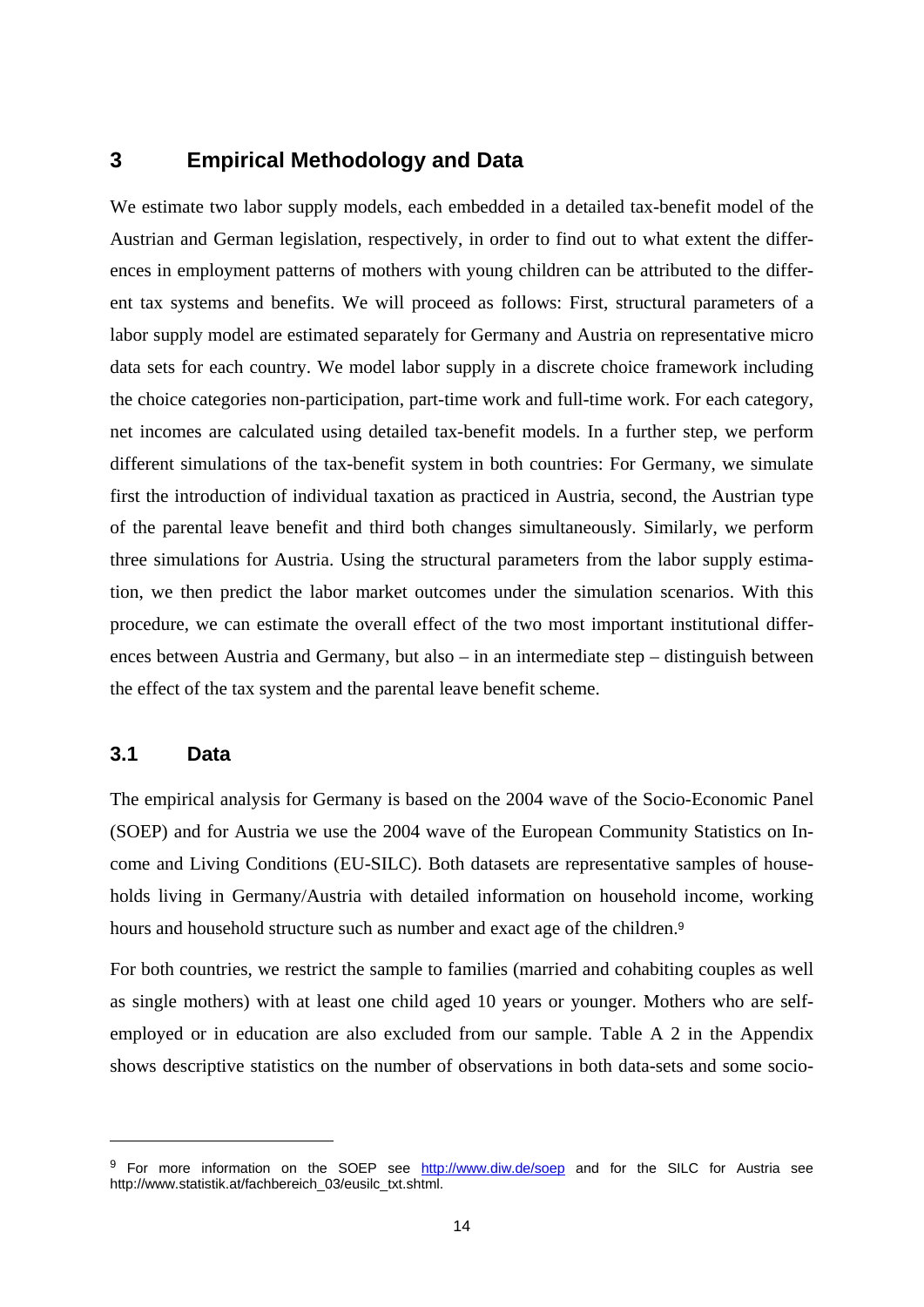economic characteristics. The table illustrates that sample sizes get very small for sub-groups like single mothers. Therefore, we are not able to perform a separate analysis for this group.

Net household income, which is a crucial variable in the estimation of labor supply, is calculated using tax-benefit simulation models that contain all important features of the German and Austrian tax-transfer system.10 On the basis of these tax-benefit models, it is possible to calculate net household incomes for different working hours categories that will be used for the estimation of labor supply.

Table 7 shows average net household incomes for different hours categories for both data sets, before and after the deduction of child care costs.

**Table 4: Average annual household net-income before and after deduction of child care costs** 

|                             | Austria |        | Germany |        |  |
|-----------------------------|---------|--------|---------|--------|--|
|                             | before  | after  | before  | After  |  |
| Mother is not working       | 26,950  | 26,950 | 33,293  | 33,293 |  |
| Mother is working part-time | 34.031  | 32,680 | 42.224  | 41.184 |  |
| Mother is working full-time | 37.759  | 33,563 | 41.319  | 37,184 |  |
| All mothers                 | 31,398  | 30,030 | 38,353  | 37,318 |  |

Sources: ITABENA based on Austrian version of SILC 2004; STSM based on SOEP 2004

## **3.2 Labor Supply Estimation**

-

The labor supply estimation is based on a structural model of the mother's utility.<sup>11</sup> It is assumed that the mother maximizes a utility function in the arguments leisure and disposable household income. Working hours are modeled as a categorical variable. This is done for several reasons. First, it takes into account the fact that hours of work are heavily concentrated at particular hours. Second, the specification of a relatively small number of working hours categories leads to a tremendous reduction in computational burden of calculating net household income at each possible hours choice. Given the complexities of the tax-transfer system in both countries, this simplification is in fact a prerequisite for an adequate specification of the budget constraint. We assume a choice set that consists of three working hours categories: non-participation, part-time work and full-time work (see Table 1 for the distribu-

<sup>&</sup>lt;sup>10</sup> We use the tax-benefit model STSM (Steiner et al., 2005) for Germany and ITABENA (Dearing and Lietz, 2007) for Austria.

<sup>11</sup> This model is a special case of van Soest's (1995) model with joint estimation of couples' working hours. In our model hours of the husband are fixed. This can be justified by empirical findings of relatively inelastic labor supply elasticities of man as shown by Blundell and MaCurdy (1999) or Steiner and Wrohlich (2004) for Germany.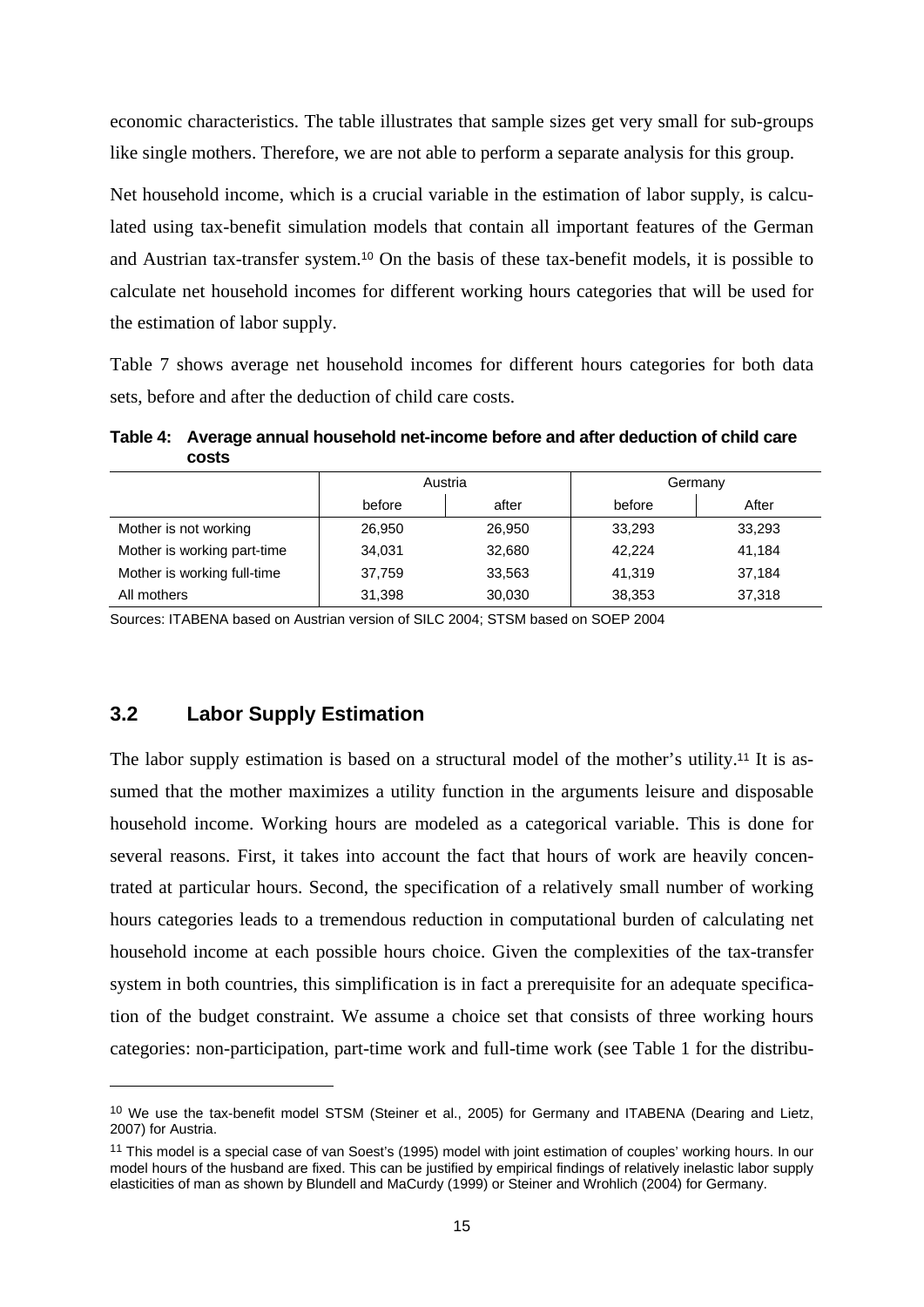tion of households across these choice categories). Note that the part-time category includes marginal employment.

The econometric model is based on the assumption that a mother compares the expected utility obtained from net income and her leisure associated with the choice of a particular hours category.12 It is assumed that the mother's utility index for a particular hours category *k* can be modeled by the following quadratic function:

$$
U_k(x_k) = x_k' A x_k + \beta' x_k + \varepsilon_k \qquad \text{where } x = (y, l)'.
$$
 (3)

The components of x are net household income  $(y)$  and the mother's leisure  $(l)$ . These components enter the utility function in linear, quadratic and cross terms. Matrix *A* contains the coefficients of the quadratic and the cross terms, the vector  $\beta$  contains the coefficients of the linear terms.  $\varepsilon_k$  is a stochastic error term accounting for unobserved factors that affect the mother's utility. The mother will choose hours category  $k$  if, in probability terms, the associated utility index  $U_k$  exceeds the utility index in any other possible alternative  $l$ , i.e.:

$$
P(U_k > U_l) = P\bigg[ (x_k' A x_k + \beta' x_k) - (x_l' A x_l + \beta' x_l) > \varepsilon_l - \varepsilon_k \bigg].
$$
 (4)

Assuming that  $\varepsilon_k$  is distributed identically across all hours categories according to an extremevalue distribution, the difference of the utility index between any two hours categories follows a logistic distribution<sup>13</sup>. Under this distributional assumption the probability of choosing alternative *k* relative to alternative *l* can be described by a Conditional Logit Model as introduced by McFadden (1973):

$$
P(U_k > U_l) = \frac{\exp(x_k' A x_k + \beta' x_k)}{\sum_{m} \exp(x_m' A x_m + \beta' x_m)}, \quad \forall l \neq k,
$$
\n(5)

where the summation sign is defined over all possible alternatives, i.e hours categories. We control for observed heterogeneity by accounting for mother's characteristics such as age, nationality, educational characteristics as well number of children by different age groups. For

<u>.</u>

<sup>&</sup>lt;sup>12</sup> We assume the maximum time budget that can be allocated to market work and leisure, to be 80 hours per week. Note that leisure includes all sorts of non-market activities.

 $13$  The assumption that the error terms follows an extreme value distribution is rather restrictive and results in the property of the independence of irrelevant alternatives (IIA). Haan (2006) has shown for the case of women's labor supply estimated on the SOEP data base that labor supply elasticities resulting from a conditional logit model as outlined above are not significantly different from elasticities derived from the estimation of a random coefficient model that is not based on the IIA assumption.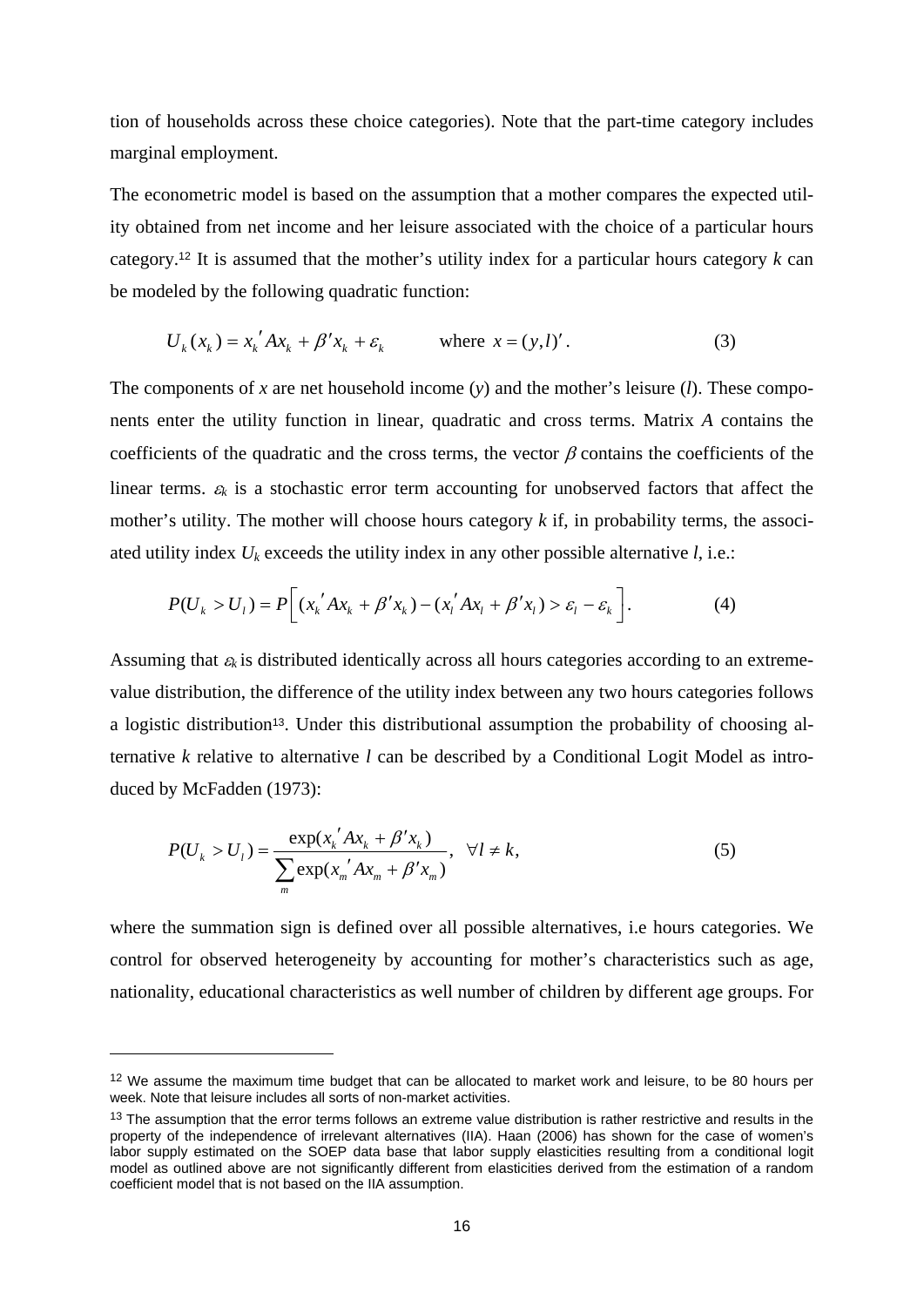Germany, we furthermore interact income and leisure with a dummy variable indicating that the household is living in East Germany.

Results of the labor supply estimation for Austria and Germany are reported in Table A 3 in Appendix 1. The coefficients, which can be interpreted as parameters of the utility function, lead to plausible results as far as the theoretical predictions are concerned. First derivatives of the utility function with respect to income and leisure are positive for almost all households in both countries. The second derivative of the utility function with respect to income is equal to 0 in Germany and small and negative in Austria. The second derivative with respect to leisure is negative in Germany and very small (though positive) in Austria.

|                                     | Austria                                                        | Germany                                                        |
|-------------------------------------|----------------------------------------------------------------|----------------------------------------------------------------|
|                                     |                                                                | change in participation rates (in percentage points)           |
| All mothers                         | 0.155<br>$(0.140 - 0.171)$                                     | 0.189<br>$(0.145 - 0.232)$                                     |
| Mothers with youngest<br>child 0-2  | 0.106<br>$(0.067 - 0.145)$                                     | 0.189<br>$(0.142 - 0.237)$                                     |
| Mothers with youngest<br>child 3-10 | 0.185<br>$(0.181 - 0.189)$                                     | 0.188<br>$(0.144 - 0.232)$                                     |
|                                     | change in part-time participation rates (in percentage points) |                                                                |
| All mothers                         | 0.058<br>$(0.052 - 0.063)$                                     | 0.083<br>$(0.064 - 0.103)$                                     |
| Mothers with youngest<br>child 0-2  | 0.100<br>$(0.086 - 0.113)$                                     | 0.130<br>$(0.097 - 0.165)$                                     |
| Mothers with youngest<br>child 3-10 | 0.032<br>$(0.027 - 0.038)$                                     | 0.063<br>$(0.043 - 0.083)$                                     |
|                                     |                                                                | Change in full-time participation rates (in percentage points) |
| All mothers                         | 0.098<br>$(0.081 - 0.115)$                                     | 0.105<br>$(0.075 - 0.135)$                                     |
| Mothers with youngest<br>child 0-2  | 0.006<br>$(-0.041 - 0.053)$                                    | 0.058<br>$(0.033 - 0.083)$                                     |
| Mothers with youngest<br>child 3-10 | 0.153<br>$(0.148 - 0.157)$                                     | 0.125<br>$(0.090 - 0.161)$                                     |

**Table 5: Changes in participation rates caused by a 1%-increase in gross hourly wage** 

Sources: ITABENA based on Austrian version of SILC 2004; STSM based on SOEP 2004

Notes: Elasticities refer to a 1% increase in gross wage. Numbers in parentheses refer to 95%-confidence intervals derived using the bootstrap-method (100 repetitions)

On the basis of estimated parameters we calculate labor supply elasticities that result from a 1%-increase in the gross hourly wage (Table 5). Point estimates of the changes in participation rates are higher in Germany than in Austria, although the difference is not statistically significant. Noticeably, the change in the participation rate is lower in Austria for mothers with small children than for mothers in general, while the elasticities are equal among both groups in Germany. A comparison of changes in part-time and full-time participation rates, however, reveals that the low elasticity for Austrian mothers stems from the very low change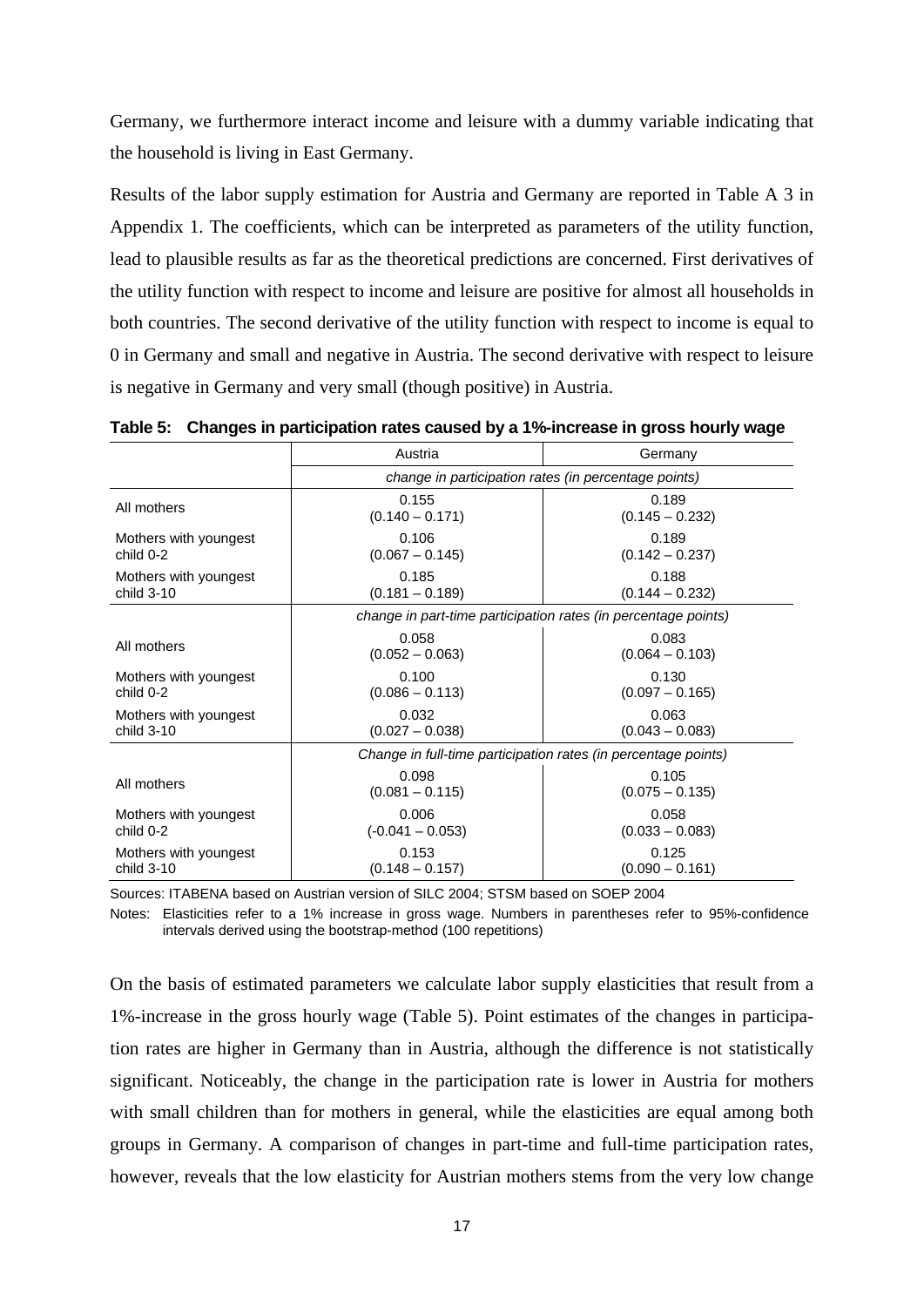in full-time participation that is not significantly different from 0. This can be explained by the incentive structure implied by the Austrian parental leave legislation. As we have shown in Figure 3, full-time employment leads to less income in absolute terms than part-time employment due to the withdrawal of the parental leave benefit.

#### **3.3 Policy Simulations**

<u>.</u>

As we have pointed out in section 2, the most important institutional differences between Austria and Germany that affect work incentives of mothers with young children are (i) the definition of the tax unit in the case of married couples and (ii) the parental leave benefit scheme. In order to find out whether and how much these structural differences can contribute to explain the different employment patterns of mothers, we perform several simulation exercises. For both countries, we simulate three scenarios: one in which the tax system (joint versus individual taxation) is replaced by the tax system of the other country (A1 and G1), leaving all other institutions equal, one in which we replace the parental leave benefit regulations with those of the other country (A2 and G2), and finally one in which we replace both the definition of the tax unit as well as the parental leave benefit with that of the other country (A3 and G3). Note that in simulations A1 and G1 (as well as A3 and G3), where we simulate joint taxation with income splitting for married spouses in Austria and individual taxation in Germany, we leave the tax schedule and the definition of taxable income as it is in both countries. However, in reforms G1 and G3 we take into account the single earner tax credit, which is abolished in reforms A1 and A3.<sup>14</sup>

Table 6 shows the simulation results for disposable income. In Austria the introduction of joint taxation with income splitting (simulation A1) – though increasing disposable income in all categories – decreases the financial gain of changing from non participation to working part-time (22.2 percent versus 16.8 percent) as well as the gain of changing from part-time full-time work (3.6 percent versus 2.3 percent). This is true for mothers with young as well as for mothers with older children. In Germany, the shift to individual taxation (G1) increases work incentives, in particular for part-time work.

<sup>&</sup>lt;sup>14</sup> In simulations A2 and G2 (as well as A3 and G3) benefits and income thresholds were taken from the respective country and were not adapted to different income levels.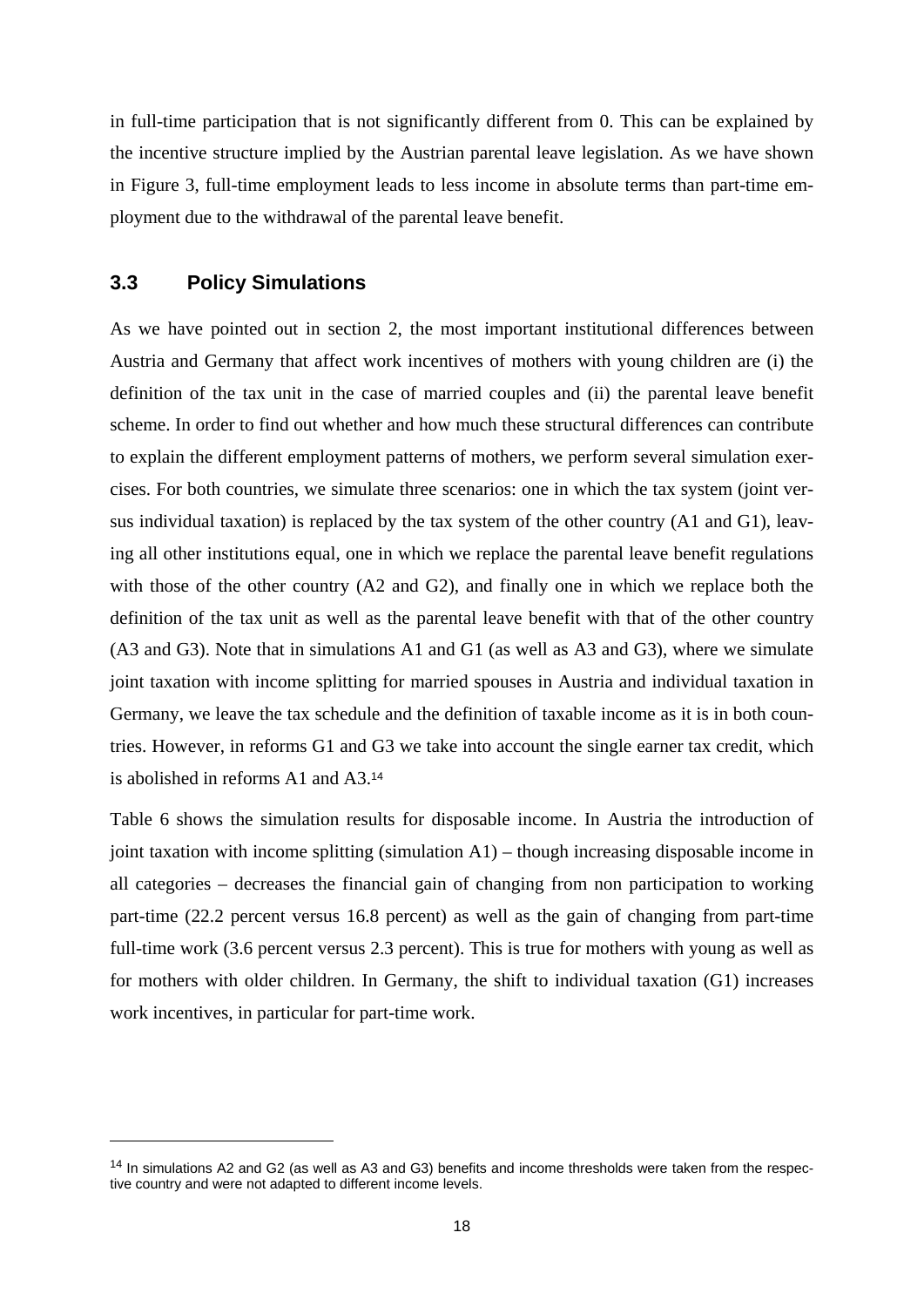|                                  | <b>Policy Simulations for Austria</b>  |               |  |                           |                                             |                           |                                        |                           |                  |  |
|----------------------------------|----------------------------------------|---------------|--|---------------------------|---------------------------------------------|---------------------------|----------------------------------------|---------------------------|------------------|--|
|                                  |                                        | <b>Base</b>   |  |                           | A1: Joint taxation<br>with income splitting |                           | A2: German parental<br>leave benefit   |                           | A3: Both         |  |
|                                  | Average<br>income<br>Euro              | Increase %    |  | Average<br>income<br>Euro | Increase %                                  | Average<br>income<br>Euro | Increase %                             | Average<br>income<br>Euro | Increase<br>$\%$ |  |
| <b>All Mothers</b>               |                                        |               |  |                           |                                             |                           |                                        |                           |                  |  |
| Non participation                | 25,849                                 |               |  | 27,556                    |                                             | 24,999                    |                                        | 26,711                    |                  |  |
| Part-time work                   | 31,581                                 | 22.2%         |  | 32,176                    | 16.8%                                       | 30,445                    | 21.8%                                  | 31,041                    | 16.2%            |  |
| Full-time work                   | 32.717                                 | 3.6%          |  | 32,903                    | 2.3%                                        | 32,098                    | 5.4%                                   | 32,284                    | 4.0%             |  |
|                                  | <b>Mothers with youngest child 0-2</b> |               |  |                           |                                             |                           |                                        |                           |                  |  |
| Non participation                | 26,161                                 |               |  | 27,708                    |                                             | 23,885                    |                                        | 25,445                    |                  |  |
| Part-time work                   | 29,833                                 | 14.0%         |  | 30,375                    | 9.6%                                        | 26,791                    | 12.2%                                  | 27,336                    | 7.4%             |  |
| Full-time work                   | 28,196                                 | $-5.5%$       |  | 28,371                    | $-6.6%$                                     | 26,540                    | $-0.9%$                                | 26,715                    | $-2.3%$          |  |
|                                  | Mothers with youngest child 3-10       |               |  |                           |                                             |                           |                                        |                           |                  |  |
| Non participation                | 25,663                                 |               |  | 27,466                    |                                             | $\overline{\phantom{a}}$  |                                        | 27,466                    |                  |  |
| Part-time work                   | 32,624                                 | 27.1%         |  | 33,251                    | 21.1%                                       | $\overline{\phantom{a}}$  | Ξ.                                     | 33,251                    | 21.1%            |  |
| Full-time work                   | 35,412                                 | 8.5%          |  | 35,604                    | 7.1%                                        | 44                        | $\overline{a}$                         | 35,604                    | 7.1%             |  |
|                                  |                                        |               |  |                           | <b>Policy Simulations for Germany</b>       |                           |                                        |                           |                  |  |
|                                  |                                        | <b>Base</b>   |  |                           | G1: Individual taxation                     |                           | G2: Austrian parental<br>leave benefit | G3: Both                  |                  |  |
|                                  | Average<br>income<br>Euro              | Increase<br>% |  | Average<br>income<br>Euro | Increase %                                  | Average<br>income<br>Euro | Increase %                             | Average<br>income<br>Euro | Increase %       |  |
| <b>All Mothers</b>               |                                        |               |  |                           |                                             |                           |                                        |                           |                  |  |
| Non participation                | 33,487                                 |               |  | 30,388                    |                                             | 34,349                    |                                        | 31,249                    |                  |  |
| Part-time work                   | 38,100                                 | 13.78%        |  | 36,980                    | 21.69%                                      | 38,846                    | 13.09%                                 | 37,725                    | 20.72%           |  |
| Full-time work                   | 38,819                                 | 1.89%         |  | 38,179                    | 3.24%                                       | 39,196                    | 0.90%                                  | 38,556                    | 2.20%            |  |
| Mothers with youngest child 0-2  |                                        |               |  |                           |                                             |                           |                                        |                           |                  |  |
| Non participation                | 32,198                                 |               |  | 29,343                    |                                             | 35,073                    |                                        | 32,218                    |                  |  |
| Part-time work                   | 34,240                                 | 6.34%         |  | 33,279                    | 13.41%                                      | 36,724                    | 4.71%                                  | 35,762                    | 11.00%           |  |
| Full-time work                   | 33,348                                 | $-2.61%$      |  | 32,745                    | $-1.60%$                                    | 34,606                    | $-5.77%$                               | 34,003                    | $-4.92%$         |  |
| Mothers with youngest child 3-10 |                                        |               |  |                           |                                             |                           |                                        |                           |                  |  |
| Non participation                | 34,040                                 |               |  | 30,835                    |                                             | --                        |                                        | 30,835                    |                  |  |
| Part-time work                   | 39,755                                 | 16.79%        |  | 38,565                    | 25.07%                                      | $\overline{a}$            | $\sim$                                 | 38,565                    | 25.07%           |  |
| Full-time work                   | 41,162                                 | 3.54%         |  | 40,506                    | 5.03%                                       | ۵.                        | $-$                                    | 40,506                    | 5.03%            |  |

#### **Table 6: Simulation results: Average annual income in base and reform scenarios**

Sources: ITABENA based on Austrian version of SILC 2004; STSM based on SOEP 2004

The swap of parental leave benefits (A2 and G2) per definition affects only the group of mothers where the youngest child is less than three years old. In Austria disposable income decreases considerably due to the fact that the German parental leave benefit is less generous. Since the German income limit for couples is based on both partners' income and therewith much stricter than the Austrian limit, taking up part-time work is more often combined with a loss of the parental leave benefit, although this loss is lower in absolute terms due to the lower amount of the German benefit. As a result, taking up part-time work becomes less attractive for Austrian mothers in the "A2" scenario. However, the income loss when changing from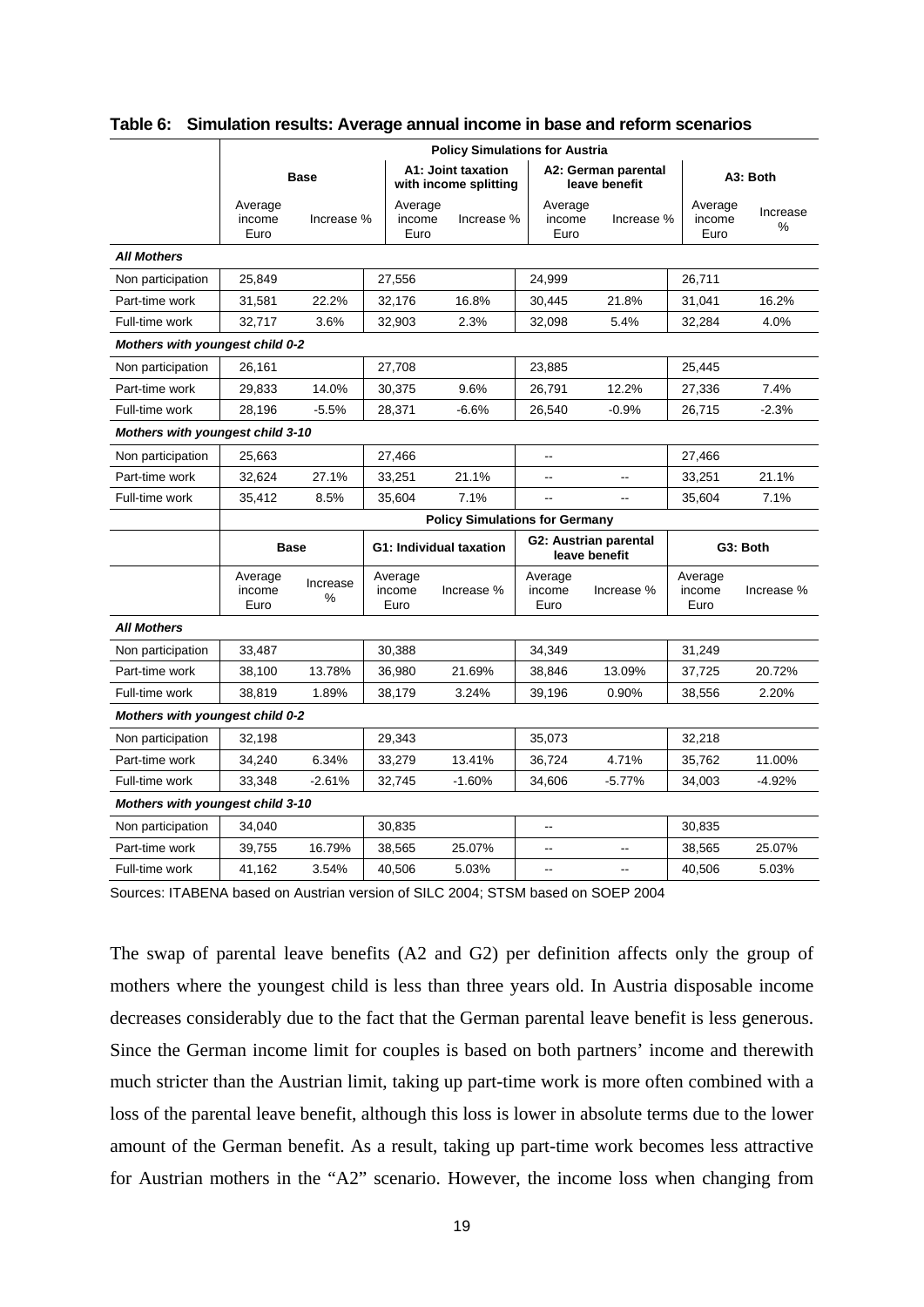part-time to full-time work becomes less pronounced in the case that Austria would introduce the German parental leave benefit. This is due to the fact that above the income threshold the Austrian benefit is fully withdrawn at once (see Figure 1). Thus, full-time work becomes more attractive for Austrian mothers in the case that they are exposed to the German parental leave benefit regulations.

For the case that Germany would introduce the Austrian parental leave benefit (simulation G 2) we find that both part-time and full-time employment become less attractive, at least on average. This can be explained by the large share of German mothers with children up to two years (46%) who are not receiving the parental leave benefit even though they are not participating in the labor market. In these cases, earnings of the husband already exceed the income threshold, which is defined at the household level. For these mothers, the switch to the Austrian parental leave scheme makes non-participation far more attractive, because the Austrian benefit is means-tested at the individual rather than on the household level.

The joint effect of interchanging the income tax system and the parental leave benefit is shown in the last column of Table 6 (simulations A3 and G3). For Austrian mothers with very young children part-time employment becomes much less attractive under the German regulations, whereas full-time work becomes more attractive. For mothers with children between three and ten years, both working categories become less attractive. In the case that Germany would introduce the Austrian tax system and parental leave regulations, we find that work incentives increase for mothers of children older than three years. For mothers with younger children, incentives to take up a full-time job decrease. Note that with the data at hand, it is not possible to model the change in the "marginal employment" category. From what we have shown in Figures 1 and 2, we would expect this category to become more attractive for Austrian mothers if German institutions were introduced.

Table 7 shows the labor supply effects that result from the change in disposable incomes due to the policy simulations. As expected, Austrian mothers would reduce their labor force participation rate in the case joint taxation would be introduced (simulation A1). The participation rate of mothers would decrease by 2.4 percentage points, where about 1 percentage point is due to changes in part-time participation and 1.4 to changes in full-time participation. If Germany, on the other hand, would introduce Austria's system of individual taxation, mothers would increase labor force participation by more than 6 percentage points. The majority of women starting to participate would choose part-time: The part-time employment rate would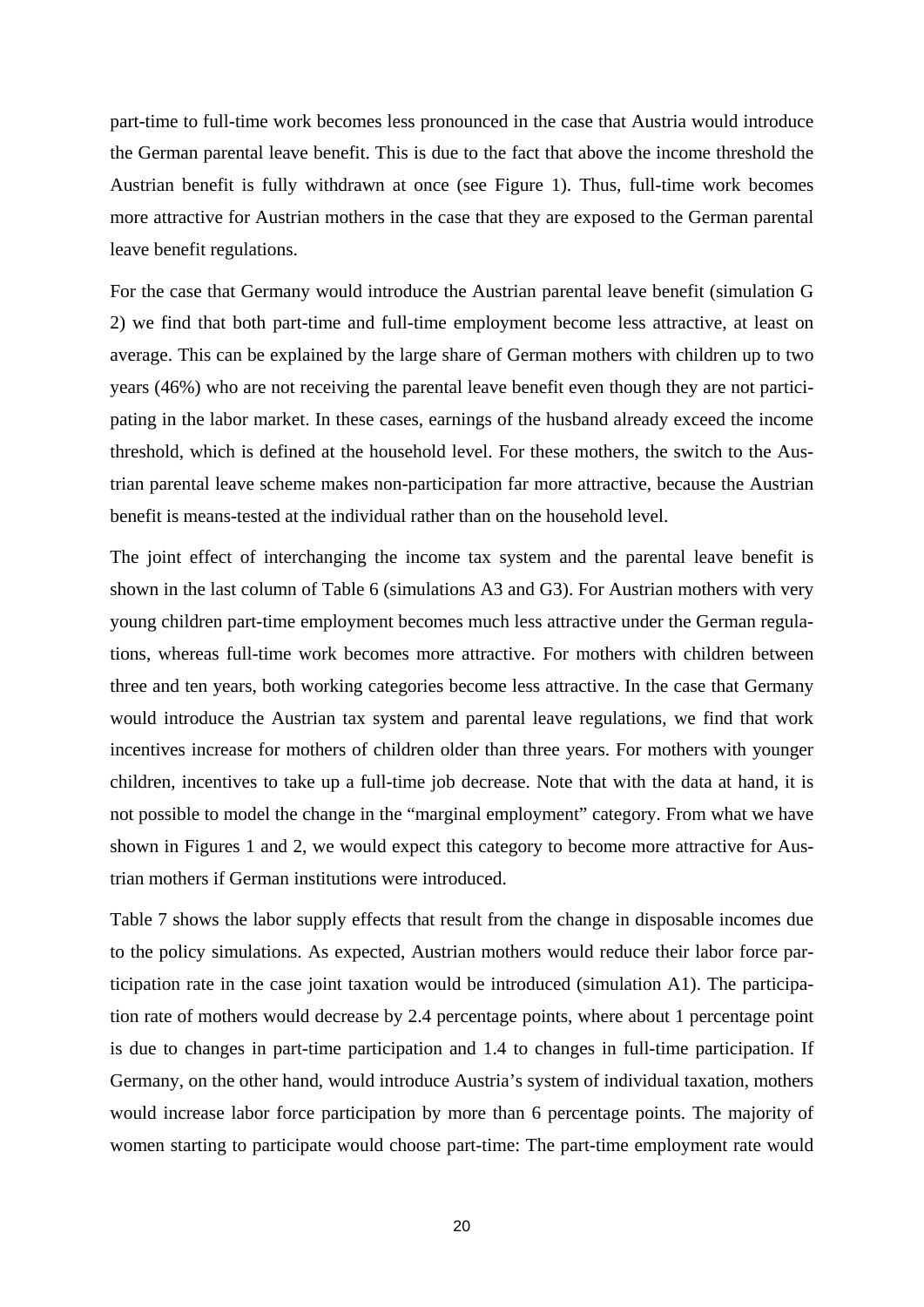increase by 4.5 percentage points, whereas the full-time employment rate would increase by only 1.7 percentage points.

|                                  | Austria                                                         |                                                                 |                   |  |  |  |
|----------------------------------|-----------------------------------------------------------------|-----------------------------------------------------------------|-------------------|--|--|--|
|                                  | A1: income splitting                                            | A2: German parental                                             | A3: both          |  |  |  |
|                                  |                                                                 | leave benefit                                                   |                   |  |  |  |
|                                  | change in labor force participation rate (in percentage points) |                                                                 |                   |  |  |  |
| All mothers                      | $-2.39$                                                         | $-0.21$                                                         | $-2.61$           |  |  |  |
|                                  | $(-2.26 - -2.52)$                                               | $(-0.31 - -0.10)$                                               | $(-2.76 - -2.46)$ |  |  |  |
| Mothers with youngest child 0-2  | $-1.75$                                                         | $-0.55$                                                         | $-2.34$           |  |  |  |
|                                  | $(-1.95 - -1.56)$                                               | $(-0.84 - -0.26)$                                               | $(-2.59 - -2.08)$ |  |  |  |
| Mothers with youngest child 3-10 | $-2.77$                                                         |                                                                 | $-2.77$           |  |  |  |
|                                  | $(-2.92 - 2.63)$                                                |                                                                 | $(-2.93 - -2.62)$ |  |  |  |
|                                  |                                                                 | change in part-time participation rates (in percentage points)  |                   |  |  |  |
| All mothers                      | $-1.02$                                                         | $-0.44$                                                         | $-1.43$           |  |  |  |
|                                  | $(-1.09 - -0.95)$                                               | $(-0.51 - -0.37)$                                               | $(-1.54 - 1.32)$  |  |  |  |
| Mothers with youngest child 0-2  | $-1.21$                                                         | $-1.17$                                                         | $-2.32$           |  |  |  |
|                                  | $(-1.33 - 1.09)$                                                | $(-1.37 - -0.98)$                                               | $(-2.52 - -2.11)$ |  |  |  |
| Mothers with youngest child 3-10 | $-0.90$                                                         |                                                                 | $-0.90$           |  |  |  |
|                                  | $(-0.98 - -0.82)$                                               |                                                                 | $(-0.98 - -0.82)$ |  |  |  |
|                                  |                                                                 | change in full-time participation rates (in percentage points)  |                   |  |  |  |
| All mothers                      | $-1.37$                                                         | 0.23                                                            | $-1.18$           |  |  |  |
|                                  | $(-1.47 - -1.28)$                                               | $(0.13 - 0.34)$                                                 | $(-1.31 - 1.05)$  |  |  |  |
| Mothers with youngest child 0-2  | $-0.54$                                                         | 0.62                                                            | $-0.02$           |  |  |  |
|                                  | $(-0.62 - -0.47)$                                               | $(0.38 - 0.87)$                                                 | $(-0.24 - 0.20)$  |  |  |  |
| Mothers with youngest child 3-10 | $-1.87$                                                         |                                                                 | $-1.87$           |  |  |  |
|                                  | $(-2.00 - -1.75)$                                               |                                                                 | $(-1.97 - -1.77)$ |  |  |  |
|                                  |                                                                 | Germany                                                         |                   |  |  |  |
|                                  | G1: individual taxation                                         | G2: Austrian parental                                           | G3: both          |  |  |  |
|                                  |                                                                 | leave benefit                                                   |                   |  |  |  |
|                                  |                                                                 | Change in labor force participation rate (in percentage points) |                   |  |  |  |
| All mothers                      | 6.15                                                            | $-0.62$                                                         | 5.52              |  |  |  |
|                                  | $(4.83 - 7.48)$                                                 | $(-0.88 - -0.36)$                                               | $(4.30 - 6.74)$   |  |  |  |
| Mothers with youngest child 0-2  | 6.15                                                            | $-2.06$                                                         | 4.08              |  |  |  |
|                                  | $(4.74 - 7.64)$                                                 | $(-2.91 - -1.22)$                                               | $(2.86 - 5.30)$   |  |  |  |
| Mothers with youngest child 3-10 | 6.15                                                            |                                                                 | 6.14              |  |  |  |
|                                  | $(4.76 - 7.51)$                                                 |                                                                 | $(4.76 - 7.51)$   |  |  |  |
|                                  |                                                                 | change in part-time participation rates (in percentage points)  |                   |  |  |  |
| All mothers                      | 4.47                                                            | $-0.38$                                                         | 4.12              |  |  |  |
|                                  | $(3.42 - 5.52)$                                                 | $(-0.60 - -0.17)$                                               | $(3.12 - 5.12)$   |  |  |  |
| Mothers with youngest child 0-2  | 5.37                                                            | $-1.28$                                                         | 4.22              |  |  |  |
|                                  | $(4.10 - 6.65)$                                                 | $(-1.99 - -0.57)$                                               | $(2.99 - 5.44)$   |  |  |  |
| Mothers with youngest child 3-10 | 4.08                                                            |                                                                 | 4.08              |  |  |  |
|                                  | $(3.03 - 5.13)$                                                 |                                                                 | $(3.03 - 5.13)$   |  |  |  |
|                                  |                                                                 | change in full-time participation rates (in percentage points)  |                   |  |  |  |
| All mothers                      | 1.68                                                            | $-0.24$                                                         | 1.40              |  |  |  |
|                                  | $(1.30 - 2.07)$                                                 | $(-0.32 - -0.15)$                                               | $(1.06 - 1.74)$   |  |  |  |
| Mothers with youngest child 0-2  | 0.82                                                            | $-0.78$                                                         | $-0.14$           |  |  |  |
|                                  | $(0.52 - 1.11)$                                                 | $(-1.06 - -0.51)$                                               | $(-0.29 - 0.02)$  |  |  |  |
| Mothers with youngest child 3-10 | 2.06                                                            | --                                                              | 2.06              |  |  |  |
|                                  | $(1.59 - 2.52)$                                                 |                                                                 | $(1.59 - 2.52)$   |  |  |  |

**Table 7: Simulation Results: Labor Supply Effects** 

Sources: ITABENA based on Austrian version of SILC 2004; STSM based on SOEP 2004

Note: Numbers in parentheses refer to 95%-confidence intervals derived using the bootstrap-method (100 repetitions)

If Germany and Austria would keep their tax systems but introduce the other country's parental leave benefit scheme (simulations A2 and G2), we find the interesting result that labor force participation of mothers would decrease in both scenarios. For Germany, this is what we expected due to the change in work incentives as summarized in Table 6. Both part-time and full-time employments become less attractive under this simulation. In the Austrian case, full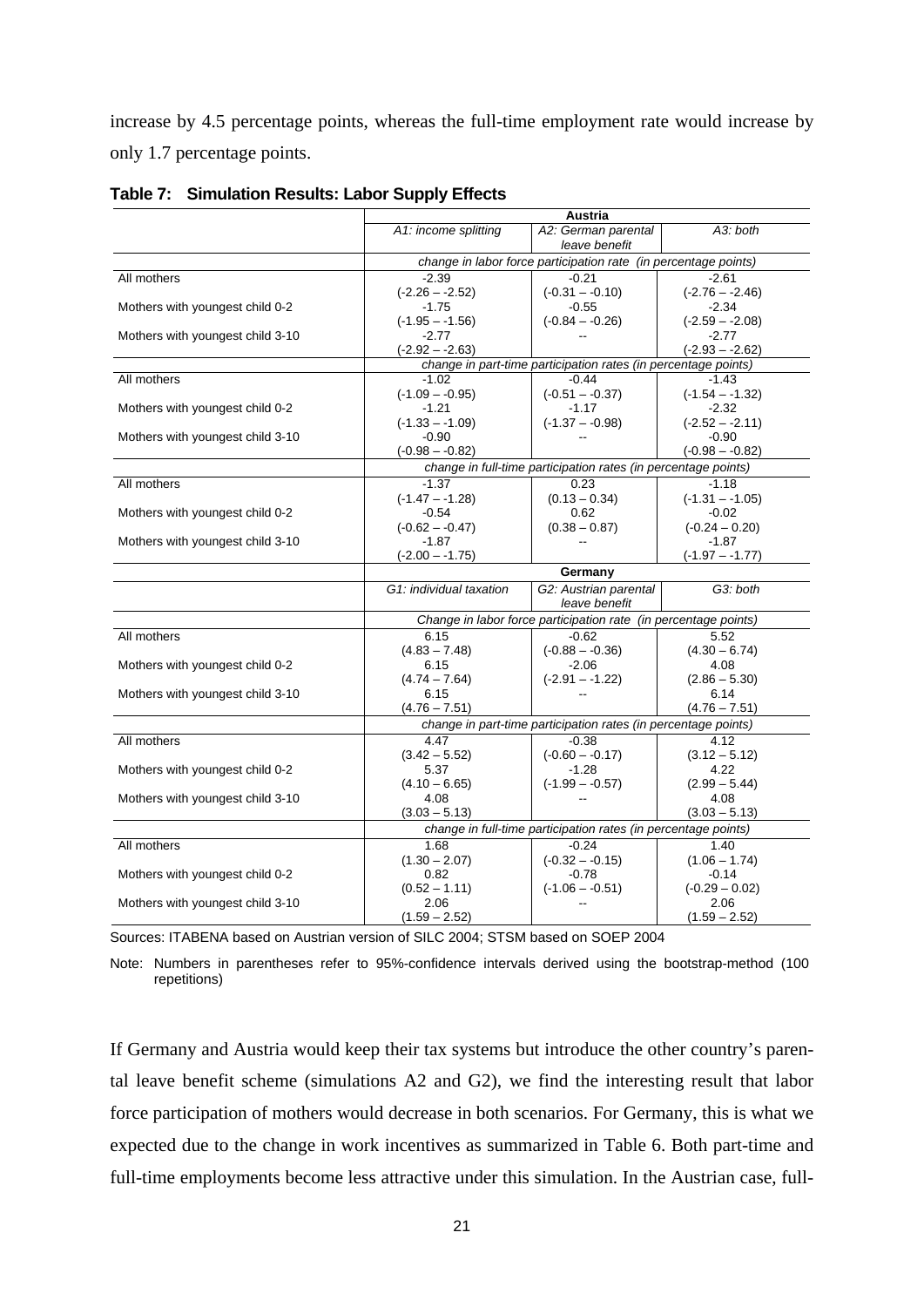time employment becomes much more attractive if Austria were to shift to the German parental leave scheme, whereas part-time employment would become less attractive. Accordingly, we find a decrease in part-time participation rates of 1.2 percentage points and an increase of the full-time employment rate amounting to 0.6 percentage points. The effect on full-time employment is relatively small, however, and does not compensate the drop in part-time employment. Thus, the overall effect on participation is negative.

Simulations A3 and G3 show the combined effects of exchanging the definition of the tax unit and the parental leave benefit at the same time. As can be seen from Table 7 , this joint effect approximately equals the sum of simulations A1 and A2 and G1 and G2, respectively.15 As the effect of income splitting is quantitatively the more important, the combined effects are close to simulations A1 and G1.

The "exchange" of the income tax systems between the two countries, i.e. the introduction of individual taxation in Germany and the switch to joint taxation with full income splitting in Austria would not only affect labor supply, but also the fiscal budget. For Germany, Bach et al. (2003) have shown that the abolishment of joint taxation with income splitting would lead to an increase of income tax revenues by about 22 billion Euro per year, which is about 10 percent of total income tax revenues in Germany. Accordingly, Austria would face a loss in income tax revenues if it introduced the German system of taxing married couples. For a comprehensive assesment of the economic effects of these reforms, the fiscal effects would need to be considered. One simple way to model revenue-neutral reforms would be to introduce lump-sum taxes or transfers in order to redistribute additional revenues or to collect the loss in income tax revenues from households. This, however, hardly affects the individual's reactions with respect to labor supply that are the focus of our study, due to the fact that the substition effect dominates the relatively small income effect (see Wrohlich 2007b).

## **4 Summary and Conclusions**

Employment patterns of mothers with young children differ considerably across European countries. These differences have often been attributed to institutional characteristics, in particular the work incentives created by the tax-transfer system as well as child care institutions. In this paper, we compare two countries, Germany and Austria that can both be defined as corporatist welfare states. Moreover, the general support for families through family allow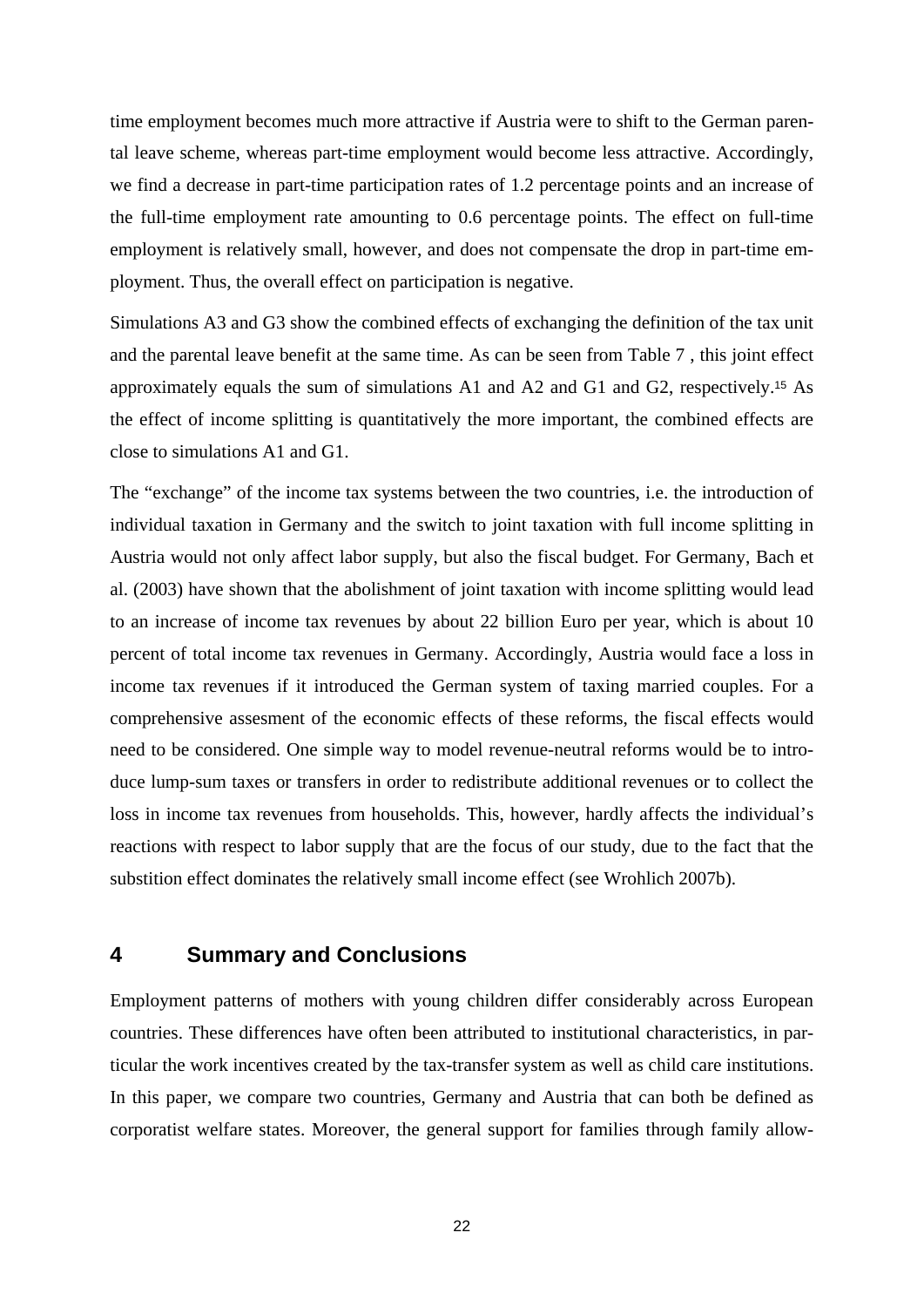ances as well as costs and availability of child care are very similar in both countries. Still, we find strong differences in the employment behavior of mothers, in particular for mothers with children aged three to ten years: While participation rates are similar in both countries, fulltime employment rates are much higher in Austria than in Germany. The large majority of working mothers in Germany is engaged in marginal and part-time employment.

A closer look at institutional differences between the two countries shows that the differences in employment patterns can well be explained by the different work incentive structure implied by the tax-transfer systems. Two characteristics of the tax-transfer system affect mothers' employment decisions in a significant way. The definition of the tax unit for the personal income tax determines the marginal tax rate for secondary earners and is thus a crucial parameter affecting the work incentive structure. For mothers with very young children, the regulations concerning the parental leave benefit, such as the amount, maximum duration period as well as income threshold and withdrawal rates, are important as well. Austria and Germany have very different regulations as far as these two institutional characteristics are concerned. While in Germany, married spouses are taxed jointly and are eligible to full income splitting, Austria has a system of individual taxation. On the other hand, Austria has a much more generous parental leave benefit scheme than Germany. The Austrian benefit is higher and granted for a longer period. Moreover, the income threshold is defined at the individual level in Austria whereas the benefit is tested against household income in Germany.

We use a structural labor supply model based on tax-transfer models for Austria and Germany to test whether these two characteristics of the tax-transfer system can explain labor supply differences in these countries. Our results show that the labor force participation of German mothers would rise considerably if Germany would introduce Austria's income tax and parental leave benefit institutions. In Austria, a small share of mothers would withdraw from the labor market if they were exposed to the German institutional environment. Since the labor force participation rate of mothers is very similar under the status quo in both countries, it can be concluded that German mothers seem to have stronger preferences towards participating in the labor market, given the lower work incentives induced by the German system. Most of the German mothers, however, who would choose to take up a job if they were exposed to the Austrian institutions, would prefer to work part-time. If the two countries would exchange

-

<sup>&</sup>lt;sup>15</sup> This is not necessarily the case considering the highly non-linear character of the simulations.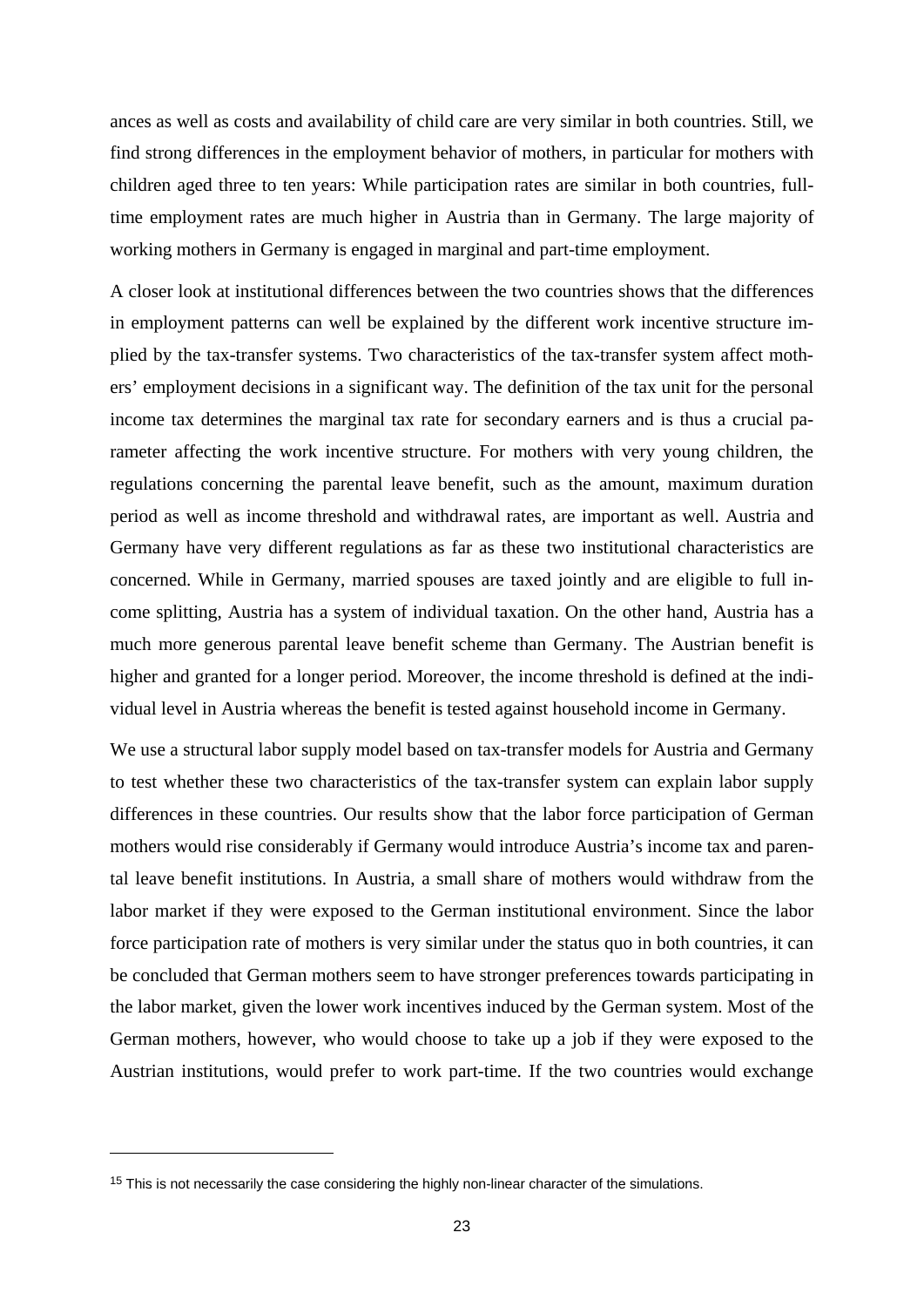their institutions, the difference in the full-time participation rate of mothers would decrease only by roughly 25 percent.

Based on our empirical results we therefore conclude that part of the differences in employment patterns can in fact be explained by the different work incentives created by the taxbenefit system. However, there is a remaining part of the differences that cannot be explained by merely changing particular institutional characteristics. The empirical distribution of wages, as well as child care costs and not least preferences for part-time and full-time work in the presence of young children also play an important role.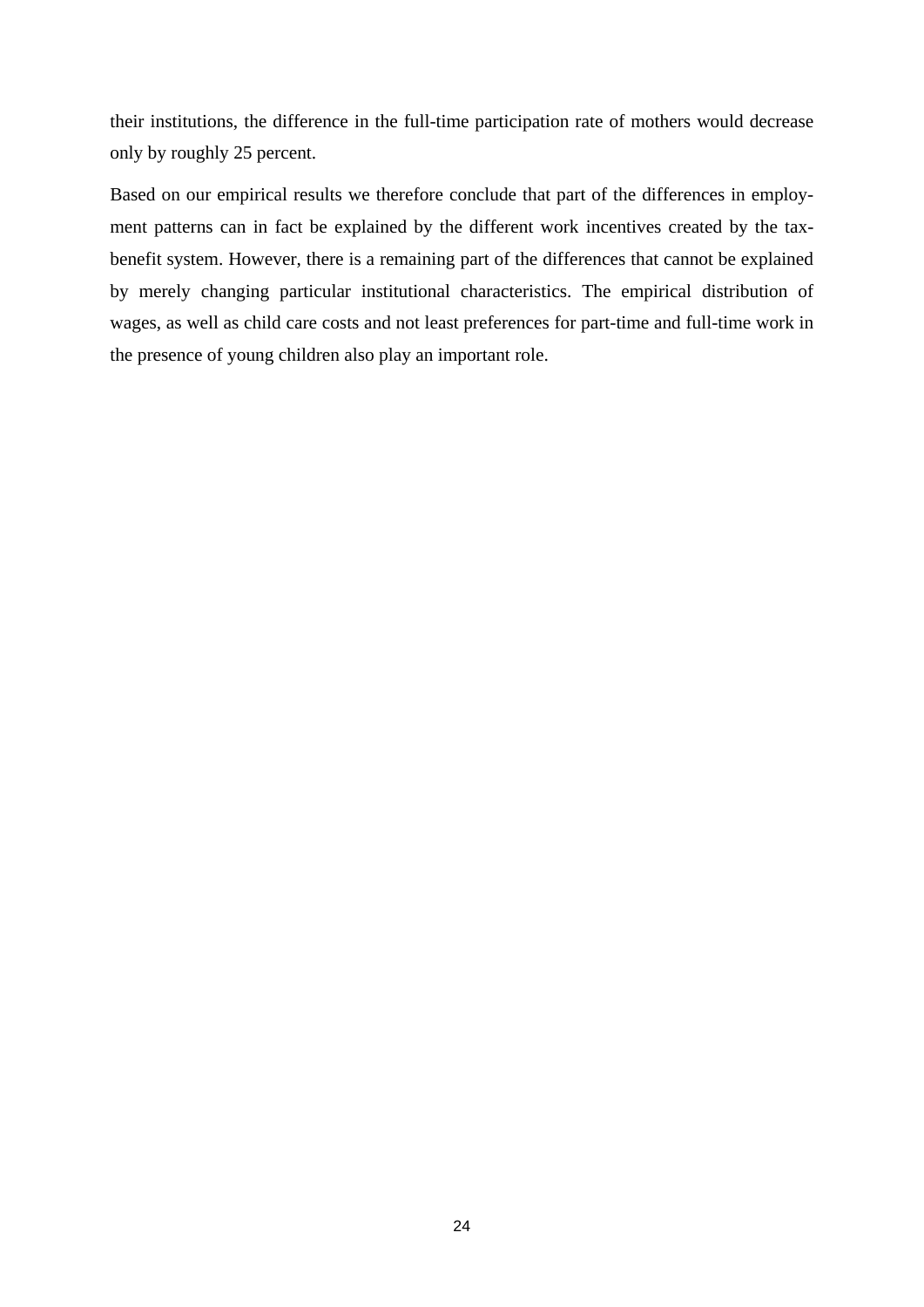## **5 References**

- Blundell, Richard and Thomas MaCurdy. (1999): Labor Supply: A Review of Alternative Approaches. in: Ashenfelter, O. und Card, D. (Hrsg.): Handbook of Labor Economics, Vol. 3A. Amsterdam.
- Dearing, Helene and Christine Lietz (2007): Dokumentation des IHS Steuer-Transfer-Mikrosimulationsmodells ITABENA, Mimeo.
- Dörfler, Sonja (2004): Außerfamiliale Kinderbetreuung in Österreich. Status Quo und Bedarf. ÖIF Discussion Paper No. 43, Vienna.
- Dörfler, Sonja (2007): Kinderbetreuungskulturen in Europa. Ein Vergleich vorschulischer Kinderbetreuung in Österreich, Deutschland, Frankreich und Schweden. ÖIF Discussion Paper No. 57, Vienna.
- Esping-Andersen, Gosta (1990): The Three Worlds of Welfare Capitalism. Princeton University Press, Princeton.
- Geisler, Esther and Michaela Kreyenfeld (2005): Müttererwerbstätigkeit in Ost- und Westdeutschland. Eine Analyse mit den Mikrozensen 1991-2002, MPIDR Working Paper No. 2005-033, Rostock.
- Haan, Peter (2006): Much Ado About Nothing: Conditional Logit vs. Random Coefficient Models for Estimating Labour Supply Elasticities, *Applied Economics Letters* Vol. 13/4, pp. 251-256.
- Mahringer, Helmut (2005): Child Care Costs and Mothers' Employment Rates in Austria, Austrian Institute for Economic Research, Vienna.
- McFadden, Daniel (1973): Conditional Logit Analysis of Qualitative Choice Behavior, in P. Zarembka (ed.): Frontiers in Econometrics, Academic Press.
- Merkle, Lucie (1994): Frauenerwerbstätigkeit und Kinderbetreuung. Eine theoretische und empirische Analyse für die Bundesrepublik Deutschland. Physica-Verlag, Heidelberg.
- OECD (2002): Employment Outlook. Organization of Economic Cooperation and Development (OECD), Paris.
- Statistik Austria (2003/04): Kindertagesheimstatistik, Vienna.
- Statistik Austria (2006): Einkommen, Armut und Lebensbedingungen, Ergebnisse aus EU-SILC2004, Wien.
- Statistisches Bundesamt (2004): Kindertagesbetreuung in Deutschland. Einrichtungen, Plätze, Personal und Kosten 1990 bis 2002. Wiesbaden.
- Steiner, Viktor and Katharina Wrohlich (2004): Household Taxation, Income Splitting and Labor Supply Incentive – A Microsimulation Study for Germany, *Cesifo Economic Studies* Vol. 50/3, pp. 541-568.
- Steiner, Viktor and Katharina Wrohlich (2006): Introducing Family Tax Splitting in Germany: How would it affect the income distribution and work incentives?, IZA Discussion Paper No. 2245, Bonn.
- van Soest, Arthur (1995): Structural Models of Family Labor Supply: A Discrete Choice Approach, *Journal of Human Resources* Vol. 30/1, pp. 63-88.
- Wrohlich, Katharina (2006): Labor Supply and Child Care Choices in a Rationed Child Care Market, IZA Discussion Paper No. 2053, Bonn.
- Wrohlich, Katharina (2007): The Excess Demand for Subsidized Child care in Germany, *Applied Economics*, forthcoming.
- Wrohlich, Katharina (2007b): Evaluating Family Policy Reforms Using Behavioral Microsimulation. The example of childcare and income tax reforms in Germany. Unpublished PhD Thesis, Free University of Berlin.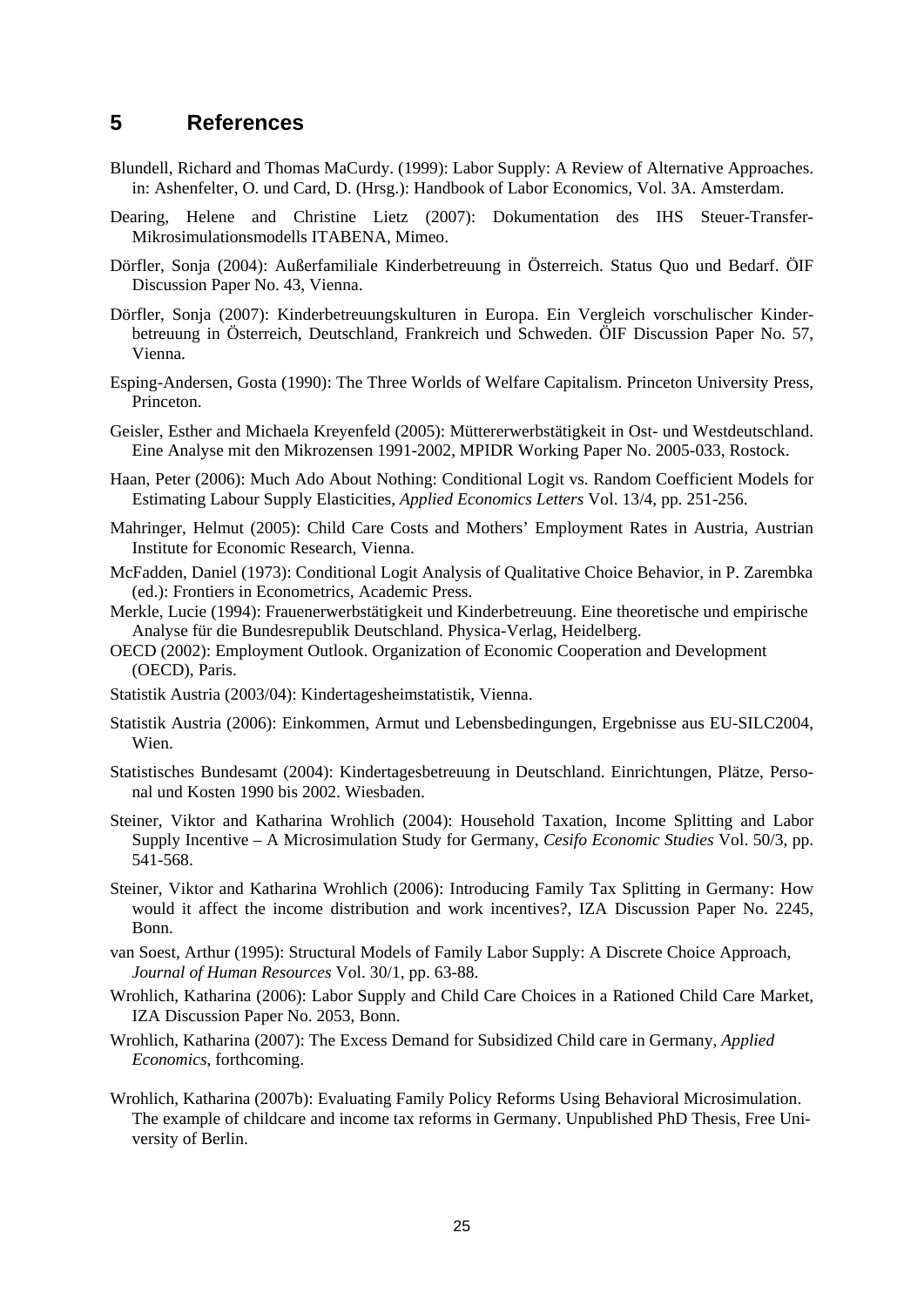## **Appendix 1: Tables**

|                    | Mothers with youngest<br>child aged 0-2 |         | Mothers with youngest<br>child aged 3-10 |         | All Mothers |         |
|--------------------|-----------------------------------------|---------|------------------------------------------|---------|-------------|---------|
|                    | Austria                                 | Germany | Austria                                  | Germany | Austria     | Germany |
| <b>Non-Singles</b> |                                         |         |                                          |         |             |         |
| Not working        | 77.4%                                   | 64.5%   | 36.6%                                    | 31.6%   | 52.1%       | 41.9%   |
| Part-time working  | 12.2%                                   | 27.3%   | 35.2%                                    | 52.3%   | 26.5%       | 44.9%   |
| Full-time working  | 10.4%                                   | 8.2%    | 28.2%                                    | 15.5%   | 21.4%       | 13.2%   |
| <b>Singles</b>     |                                         |         |                                          |         |             |         |
| Not working        | 75.7%                                   | 80.0%   | 17.1%                                    | 34.0%   | 36.3%       | 42.1%   |
| Part-time working  | 8.1%                                    | 10.0%   | 26.3%                                    | 43.9%   | 20.4%       | 38.1%   |
| Full-time working  | 16.2%                                   | 10.0%   | 56.6%                                    | 22.0%   | 43.4%       | 19.9%   |

## **Table A 1: Employment patterns of mothers with young children**

Sources: ITABENA based on Austrian version of SILC 2004; STSM based on SOEP 2004

## **Table A 2: Descriptive Statistics**

|                                             |          | Austria    |          | Germany    |
|---------------------------------------------|----------|------------|----------|------------|
|                                             | Absolute | Share in % | Absolute | Share in % |
| Number of households                        | 846      | 100        | 1614     | 100        |
| Couples                                     | 733      | 87         | 1443     | 90         |
| <b>Singles</b>                              | 113      | 13         | 171      | 10         |
| Youngest child aged 0-2                     | 316      | 37         | 484      | 30         |
| Youngest child aged 3-6                     | 265      | 31         | 607      | 38         |
| Youngest child aged 7-10                    | 265      | 31         | 523      | 32         |
|                                             |          |            |          |            |
|                                             | Mean     | Std. D.    | Mean     | Std. D.    |
| Age of the father (if present)              | 37.3     | 7.2        | 38.6     | 6.3        |
| Age of the mother                           | 34.0     | 6.3        | 35.8     | 5.8        |
| Number of children up to 10                 | 1.5      | 0.6        | 1.5      | 0.6        |
| Mother is of German/Austrian<br>nationality | 0.88     |            | 0.87     |            |
| Mother holds high school degree             | 0.27     |            | 0.29     |            |

Sources: ITABENA based on Austrian version of SILC 2004; STSM based on SOEP 2004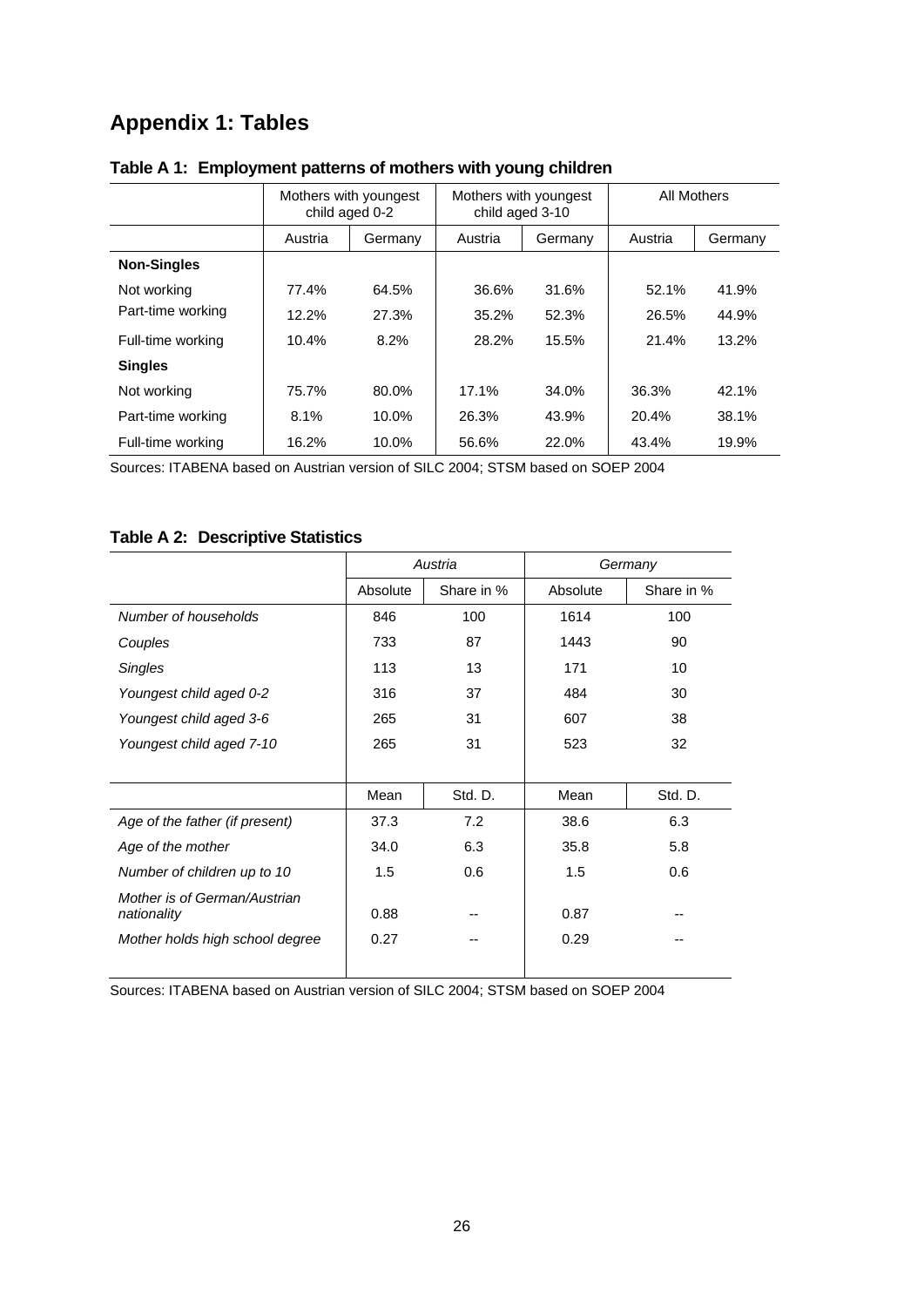| Variable                                    | Austria          | Germany          |
|---------------------------------------------|------------------|------------------|
| net income                                  | 0.1047(0.033)    | 0.0012(0.000)    |
| leisure                                     | $-0.0802(0.030)$ | 0.0162(0.023)    |
| net income squared                          | $-0.0001(0.000)$ | 0.0000(0.000)    |
| leisure squared                             | 0.0007(0.000)    | $-0.0011(0.000)$ |
| leisure * no. of children aged 0 to 2       | 0.0396(0.006)    | $-0.0335(0.005)$ |
| leisure * no. of children aged 0 to 10      | 0.0204(0.005)    | $-0.0085(0.004)$ |
| leisure * single                            | $-0.0297(0.008)$ | $-0.0007(0.007)$ |
| leisure * education (high-school)           | $-0.0149(0.006)$ | $-0.0051(0.006)$ |
| leisure * mother holds German nationality   |                  | $-0.0096(0.007)$ |
| leisure * family is living in east Germ.    |                  | $-0.0040(0.009)$ |
| net income * family is living in east Germ. |                  | $-0.0006(0.000)$ |
| Number of observations                      | 2538             | 4842             |
| Log Likelihood                              | $-764.4$         | $-1443.9$        |
| LR chi <sup>2</sup> (8)                     | 330.0            | 658.6            |

## **Table A 3: Estimation results conditional logit model, Austria and Germany**

Source: ITABENA based on Austrian version of SILC 2004 Note: Numbers in parentheses are standard errors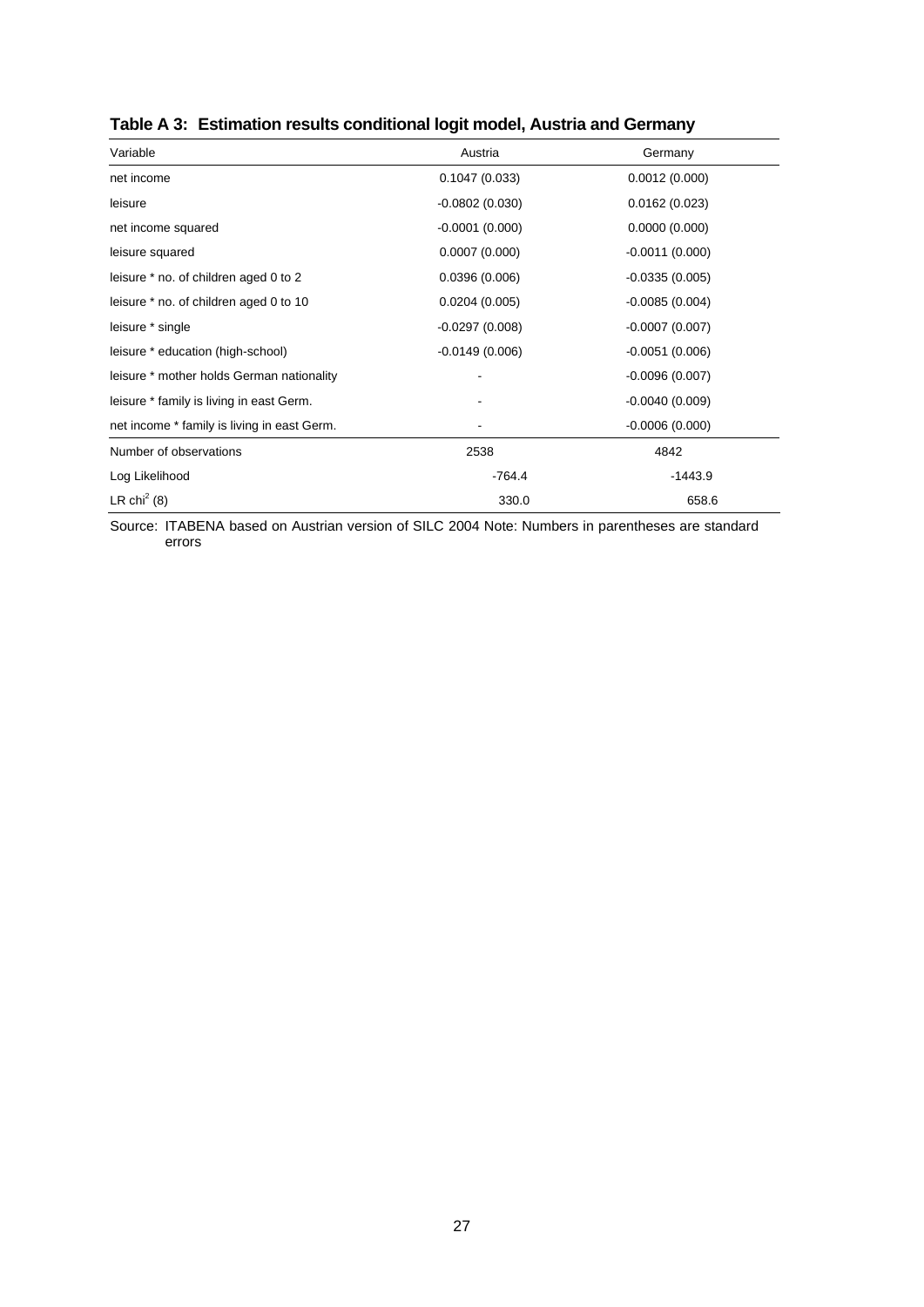## **Appendix 2: Calculating "expected costs of child care"**

An adequate measure of child care costs used in the estimation of mothers' labor supply has to take into account that center-based child care (which is subsidized in almost 100% of the cases in Austria and Germany) is potentially rationed. Thus, we argue that it cannot be assumed that all families could purchase child care at the average parents' fee for subsidized child care. Rather, we need to use a measure that takes the excess demand for child care explicitly into account. This can be done by defining child care costs as a weighted average of the subsidized fee and private costs of child care. Formally this can be stated as follows:

$$
ec_{pt} = c_{pt}^{s} \cdot (p_{pt} + p_{ft}) + c_{pt}^{ns} \cdot (1 - p_{pt} - p_{ft})
$$
 (1)

Expected costs of part-time child care  $(ec_{pt})$  consist of the parents' fee for a subsidized child care slot  $(c<sup>s</sup><sub>pt</sub>)$  and a market (non-subsidized) price for child care charged by a child minder  $(c^{ns}_{pt})$ , weighted by the probability to get a subsidized part-time ( $p_{pt}$ ) or full-time ( $p_{ft}$ ) child care slot. This probability takes into account that full-time slots are available for parents requesting a part-time slot at the costs of a part-time slot. For full-time child care ( $ec<sub>fi</sub>$ ) parents face three possibilities: either they get a subsidized full-time slot at costs  $c<sup>s</sup>_{ft}$ ; or they get a part-time slot at costs  $c_{\rm pt}^{\rm ns}$  and have to use non subsidized child care at costs  $c_{\rm pt}^{\rm ns}$  for the other half of the day; or no subsidized child care is available and they have to demand a full-time private child care slot at costs  $c^{fs}$ <sub>pt</sub>. These three options are weighted with their probability in equation  $(2)$ .<sup>16</sup>

$$
ec_{\hat{H}} = c_{\hat{H}}^s \cdot p_{\hat{H}} + (c_{\hat{P}t}^s + c_{\hat{P}t}^{ns}) \cdot p_{\hat{P}t} + c_{\hat{H}}^{ns} \cdot (1 - p_{\hat{P}t} - p_{\hat{H}})
$$
(2)

The probability of getting a child care slot is the ratio of "actual" supply and demand, where supply is defined as number of slots in institutional child care facilities.<sup>17</sup> In order to approximate the demand for child care we take the total number of children in the respective age group times a factor that takes into account that not all parents claim non-domestic child care for their children.

The monthly parents' fee for child care in a subsidized facility  $(c<sup>s</sup><sub>pt</sub>$  and  $c<sup>s</sup><sub>ft</sub>$  in equations 1 and 2) for Germany is calculated on the basis of individual information from the SOEP wave 2002, when parents were asked their monthly child care expenses. For the Austrian case, we

-

<sup>&</sup>lt;sup>16</sup> For further discussion of this approach see Wrohlich 2006.

<sup>&</sup>lt;sup>17</sup> For Austria this number is taken from Statistik Austria (Kindertagesheimstatistik 2003/04), for Germany, see Statistisches Bundesamt (2004).